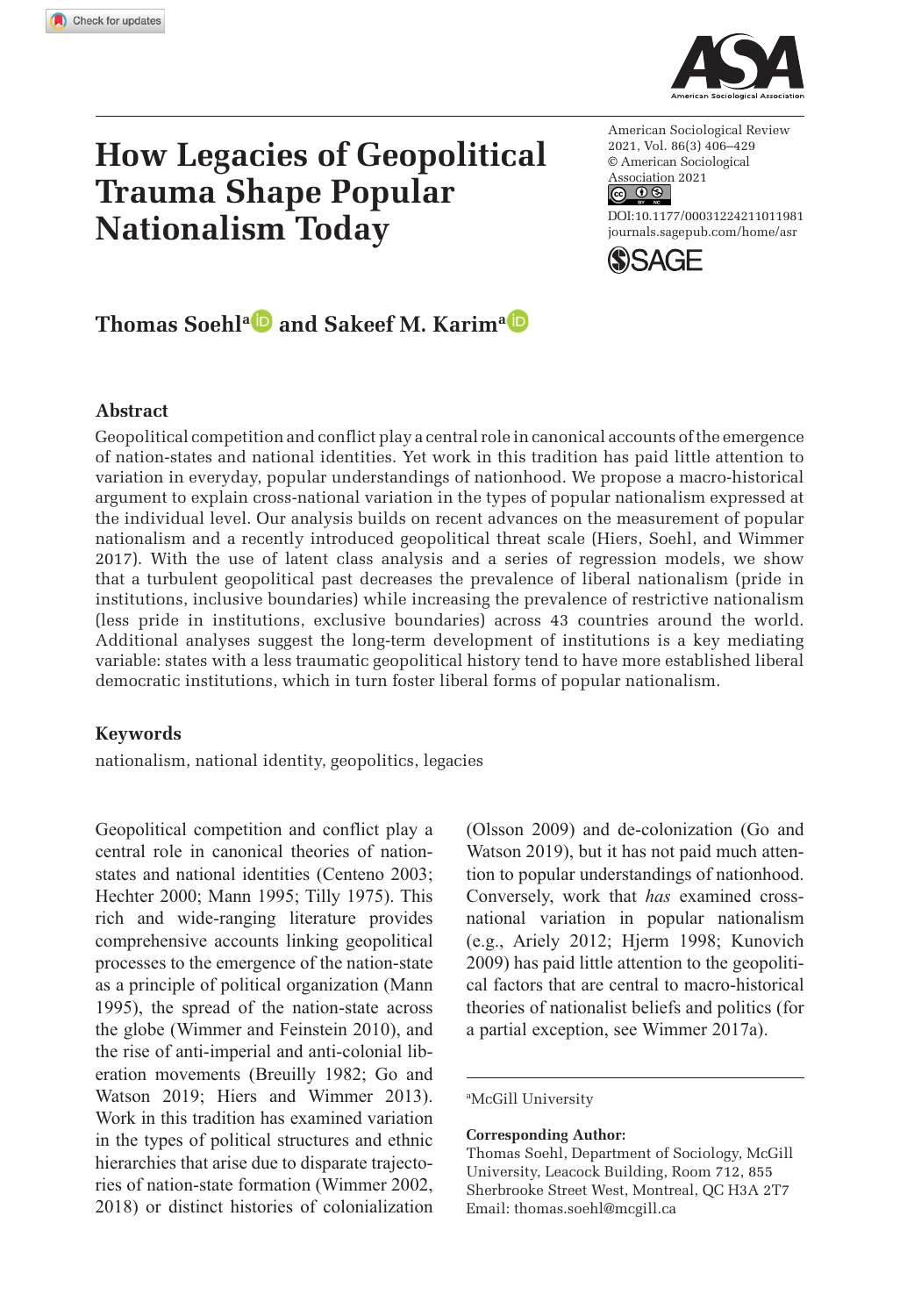In the present article, we address this gap and argue that to understand cross-country differences in popular nationalism, we must account for the conflictive and relational processes associated with geopolitical competition and rivalry between nation-states. As our analysis shows, experiences of what we call geopolitical threat left a lasting imprint on how rank-and-file nationals relate to the "imagined community"—to borrow Benedict Anderson's phrase. In documenting this association, we link macro-historical theories about the rise of the modern nation-state as a political model to variation in the way this model is expressed through the national identities it gave rise to and that now sustain it.

Our analysis also points to the institutionalization of liberal democracy as one specific mechanism mediating the association between past geopolitical threat and popular nationalism. Standard theories of nation-state formation point to the democratizing properties of geopolitical competition (through the downstream effects of mass conscription and broad taxation) as well as the importance of democratic institutions in shaping the kinds of nationalism that emerged the world over (Mann 1995). We suggest another pathway: conflictual and traumatic geopolitical histories may disrupt the consolidation of liberal democratic institutions (Linz and Stepan 1996), which may in turn lead to more exclusionist understandings of nationhood. We thus complement recent work that foregrounds the role of conflict in the rise and consolidation of democratic institutions (Acemoglu and Robinson 2006; Kadivar 2018; Kadivar, Usmani, and Bradlow 2020; Usmani 2018) but treats conflict as an endogenous process pitting political elites against the majority *within* states. In contrast, our model emphasizes conflict within *and* beyond a state's territorial bounds, highlighting the consequences of secessionist conflict and geopolitical trauma—whether in Europe where war and insurrection were key to the process of state formation or in post-colonial contexts where nations were forged in the liberation from foreign rule and in waves of sectarian conflict that colonial policies sowed the seeds for. Our analysis thus responds to calls by historical social scientists to foreground geopolitics in macro-comparative analyses of nations and nationalism (Mann 2004; Rokkan 1975, 1980).

Conceptually and methodologically, we build on an emerging research program in sociology and political psychology that has developed ways to measure cultural schemas in a range of domains (Boutyline 2017; Goldberg 2011; Taylor and Stoltz 2020), including rankand-file understandings of nationhood (Bonikowski and DiMaggio 2016). Following key ideas in cultural sociology—that social meaning is embedded in relational networks or a "cultural matrix" and cannot be easily reduced to sets of independent attributes (Edelmann and Mohr 2018; Emirbayer 1997; Mohr 1998) these approaches take into account multiple attitudinal dimensions and map the interrelationships between them. The measures yielded by these approaches are consistent with theoretical models that liken attitudinal response patterns to cognitive schemata, or linked representations through which people perceive and organize information around difference and belonging—in our case, attitudes, idioms, and meanings related to the nation-state (Brubaker, Loveman, and Stamatov 2004).

To support our argument, we draw on work by Hiers and colleagues (2017) and expand the geopolitical threat scale they developed to include a total of 43 countries around the world that are featured in the International Social Survey Programme (ISSP). We then implement the same latent class analysis suggested by Bonikowski and DiMaggio (2016), and—based on a set of 26 items related to national identification, membership criteria, pride, and hubris—identify four distinct schemas of popular nationalism: ardent, disengaged, liberal, and restrictive (see Table 1 for an overview). In a series of multinomial logistic regression models, we then show that recurrent and ongoing conflicts as well as traumatic losses in a nation's past predict (1) a significantly lower prevalence of liberal nationalism (schemas of nationhood that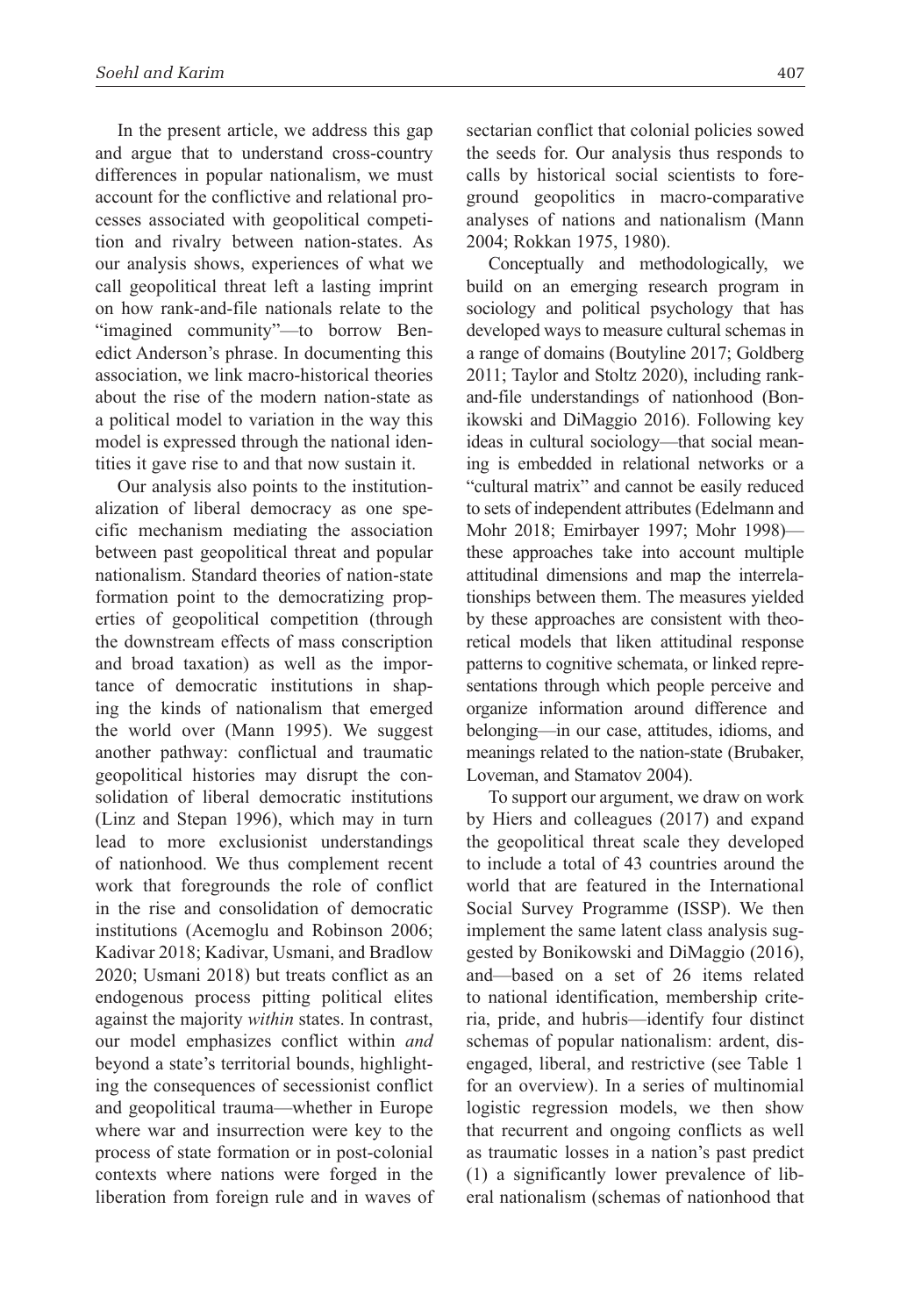|             |                | Dimensions                               |                 |                  |  |  |  |  |
|-------------|----------------|------------------------------------------|-----------------|------------------|--|--|--|--|
| Schema      | Identification | Membership<br>Criteria<br>(Exclusionism) |                 | Hubris           |  |  |  |  |
| Ardent      | High           | High                                     | High            | High             |  |  |  |  |
| Disengaged  | Low            | Low                                      | Low             | Low              |  |  |  |  |
| Liberal     | Moderate       | Low to Moderate                          | High            | Moderate         |  |  |  |  |
| Restrictive | Moderate       | High                                     | Low to Moderate | Moderate to High |  |  |  |  |

**Table 1**. Schemas of Popular Nationalism – Summary Profiles

*Note:* Adapted from Bonikowski, Feinstein, and Bock (2020).

combine pride in the nation with symbolic boundaries that are relatively permeable) and (2) higher shares of restrictive nationalism (schemas that combine restrictive boundaries vis-à-vis outsiders with lower levels of pride in the nation). We demonstrate that the associations between geopolitical threat and popular nationalism are robust to a wide range of individual- and country-level control variables. In the final step of our analysis, we find support for the importance of democratic institutions: the degree to which states have a tradition of liberal democratic governance is a key mediating variable linking geopolitical threat to popular expressions of nationalism.

## **Geopolitical Threat And Popular Nationalism**

As a doctrine or political ideal, nationalism presumes the existence of a bounded "imagined community" (Anderson [1983] 2006) with a distinct set of interests that, as indicated by the hyphen in "nation-state," is tightly coupled to a state. The territorial integrity of that state—the idea that its territorial borders cohere to the frontiers of the "imagined community"—is one of the central tenets of this conceptual mode of politics (Brubaker 2010). As a result, the state is tasked with protecting the interests of its distinct national community by safeguarding its sovereignty and serving as a bulwark against foreign rule (Breuilly 1982) while promoting the welfare of its members and guaranteeing their equal treatment before the law (Wimmer 2002). From the viewpoint of rank-and-file nationals, these ideals are part of a "cultural compromise" (Wimmer 2002) between them and the state—a set of promises that shape expectations as well as popular understandings of nationhood.

Yet, not all nation-states are able to deliver on these promises or live up to these ideals in the same way. On the one hand, in countries like Switzerland that never lost their independence or any territory in wars, and never had to contend with secessionist uprisings, the development of liberal democratic institutions went essentially uninterrupted. On the other hand, countries like Canada and Spain have had recent or ongoing experiences with secessionist movements that credibly threatened the unity of the nation-state, and others like India and Greece are embroiled in ongoing conflicts over parts of "their" territory. At the extremes, countries like Hungary and Turkey lost substantial territory and were subject to foreign rule for significant parts of their modern history.

In our view, these experiences of geopolitical loss and conflict are consequential for structuring cognitive representations of the nation. Our argument builds on a rich literature in social and political psychology that suggests threats to social collectives like the nation-state can profoundly shape collective identification. "Rally around the flag" effects are a classic case: perceived threats to the nation often intensify attachments to the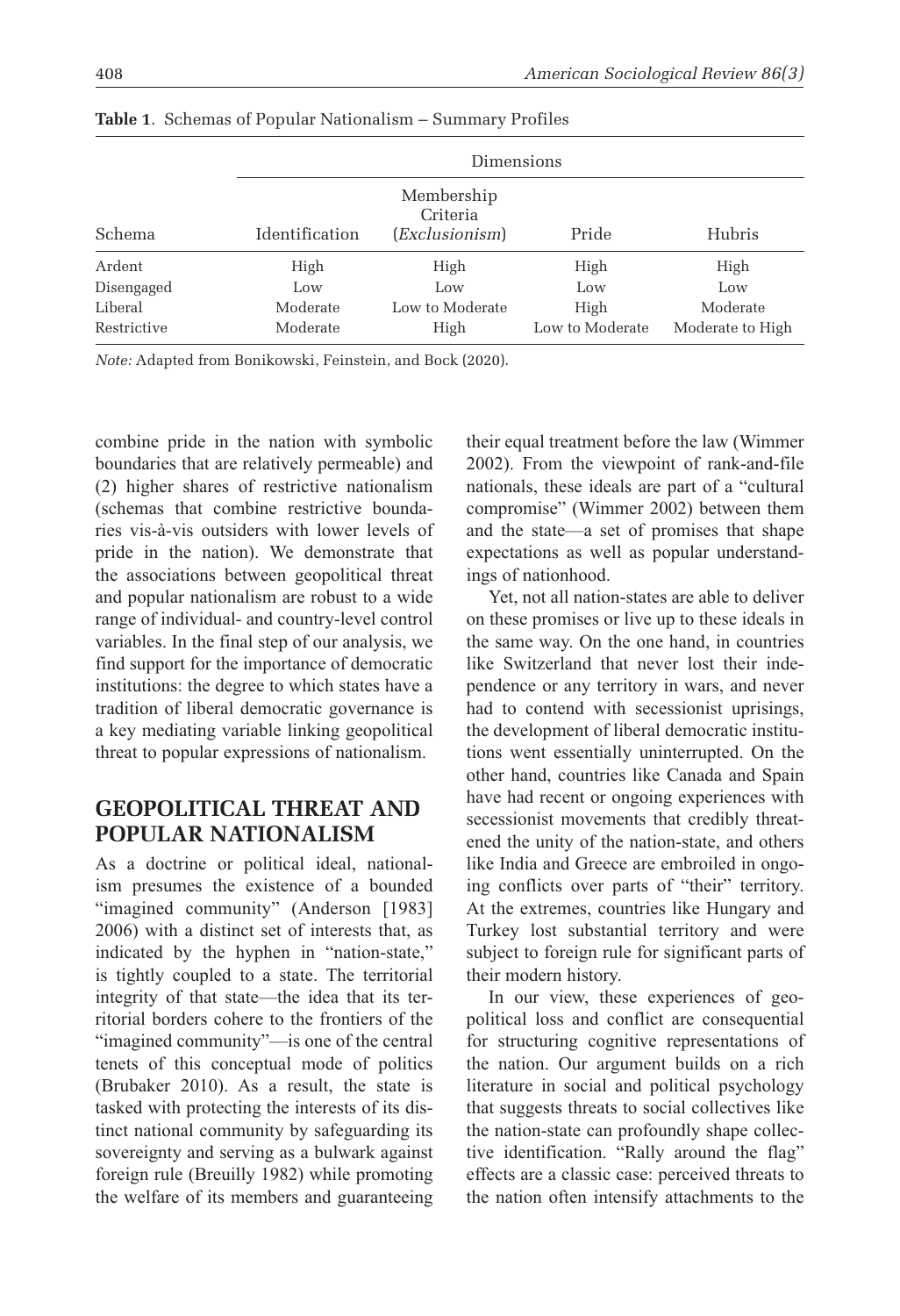ethno-national ingroup, amplify affinities for leadership, and increase support for military operations. This process was demonstrated in Feinstein's (2018) analysis of rally outcomes during the 2014 Gaza War and in a survey experiment in the United States, where a statement framing Iran's nuclear ambitions as a threat to Americans increased the salience of national hubris (one specific component of national identity) and support for military action (Feinstein 2016).

However, perceived threats to the national community affect not just the intensity of national identification but also the boundaries of membership. Research on attitudes toward migration and xenophobia shows that "sociotropic concerns" about how immigration undermines the welfare of the national community, rather than economic interests, drive opposition to immigration (Hainmueller and Hiscox 2010; Hainmueller and Hopkins 2014; Wimmer 1997). Speaking to similar dynamics, several studies link terrorist attacks to upticks in exclusionary attitudes and ingroup preferences (Collins 2004; Huddy and Feldman 2011; Legewie 2013). For instance, Bonikowski and DiMaggio (2016)—who unpack nationalist cleavages in the United States using the same typology of popular nationalism that we leverage here—find a marked increase in ardent and restrictive nationalists and a corresponding decrease in the share of liberal nationalists following 9/11.

This work generally builds on a variant of the "group-threat" theory (Ellemers, Spears, and Doosje 2002), which posits that people interpret threats to social collectives as threats to themselves and, in response, increase their identification with ingroups, intensify the ingroup biases they exhibit, and become more hostile toward "others" (Albertson and Gadarian 2015; Mayda 2006). The underlying mechanism is rooted in the psychological utility of collective identities: identification with salient social collectives can restore a sense of security by aligning the self with a more powerful entity that can provide support and a feeling of stability (Kay et al. 2009; Mack 1983; Wimmer 2013).

However, these processes may play out differently in countries where the state is either geopolitically weak and unable to provide a strong point of reference or is itself the source of insecurity. Gorman and Seguin (2018) explicitly examine the role of insecurity and argue that in contexts where the state is not a reliable source of protection, other (non-national) forms of collective identification, such as inclusive, supranational alternatives, will become relatively more attractive. When one's state is the cause of threat either by actively repressing certain groups or neglecting to provide adequate security—one reaction might be to look to global players for support and hence develop broader "global identities" (Gorman and Seguin 2018). Alternatively, an unrestrained and belligerent state apparatus could lead people to embrace more narrowly defined tribal modes of identification rather than adopting a state-centered "civic" identity. As Hiers and colleagues (2017) suggest, experiences of geopolitical weakness may mean the nation rather than the state becomes the main locus of identity: because the state has not proven itself to be a reliable source of security, residents of weaker states may embrace more narrow "nationalist" or ethnic forms of identity rather than civic-oriented alternatives.

Whereas research done in the group-threat paradigm is generally concerned with current episodes of threat to the national community, our argument emphasizes the long-term, pathdependent consequences of past weakness and conflict. Although potentially related past conflict can mean a weak current state the two are conceptually and empirically distinct. Germany and Poland can *currently* provide security and stability for their citizens, but their geopolitical histories include defeats in wars and the loss of significant parts of their territories and even their sovereignty. While potentially long in the past, the events we examine involve major traumatic episodes that threatened the integrity or very existence of the nation-state and are of a different magnitude than the transient shocks or triggers frequently emphasized in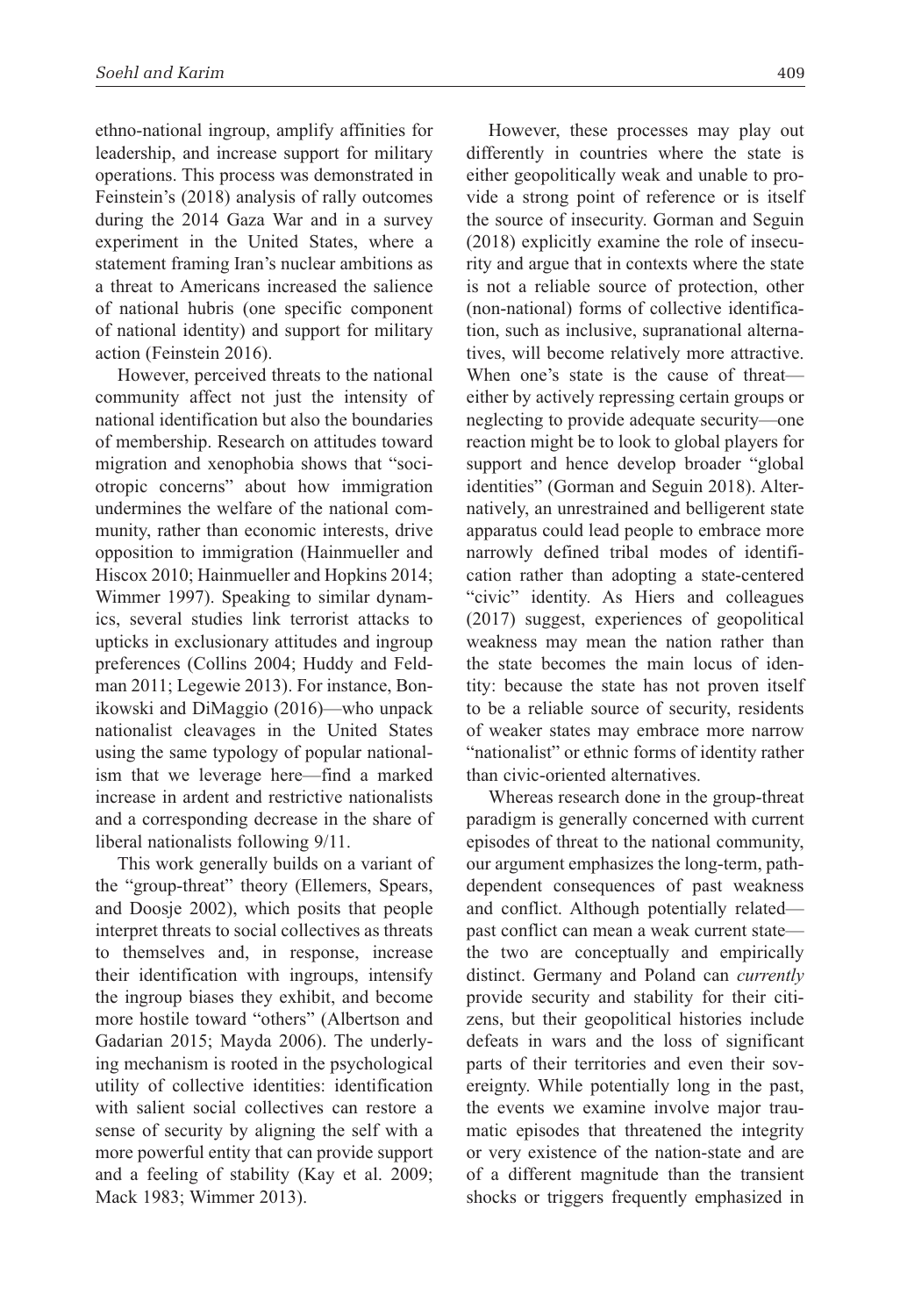the group-threat tradition. Thus, we expand the temporal scope of work that links geopolitical threats such as terrorist attacks to changes in group-level identification (e.g., Legewie 2013), emphasizing enduring shifts in national understanding rather than the temporary changes that follow episodic threats.

We hypothesize two main mechanisms linking geopolitical trauma from the past to popular nationalism in the present day. The first involves the shaping of collective memories. These memories may be transmitted through communicative practices: for example, some populists draw on geopolitical conflicts from bygone eras to discursively construct common enemies and to present themselves as wartime leaders of nations besieged by threats from elites and minorities (Dessewffy and Nagy 2020; Mols and Jetten 2014; Sakki and Pettersson 2016; Wodak and Forchtner 2014). Beyond these communicative processes, Assmann (2011) argues that folk memories can be reproduced through cultural channels or via more sedimentary, diffuse modes of transmission requiring no actual discursive action. For example, geopolitical losses can become part of a collective memory encoded in instruments such as school curricula (Darden 2013), embedded in cultural norms (Gelfand et al. 2011), and enacted in everyday "banal nationalism" (Billig 1995) so that in effect, "[t]he nation state acts as an information system linking traumatic or joyous events in history to a particular territory" (Dijink 2002:6).

The second mechanism derives from the development and stability of institutional arrangements, especially those that protect individuals from harassment by their own states. The core tenet of liberal democratic governance is that a restrained state protects individuals not only from external threats, but also from arbitrary use of state force as codified in the protection of property rights, checks and balances on executive power, and the enshrinement of civil liberties. As individual liberties and electoral procedures become institutionalized and citizens come to believe in their fairness and endurance, predictability creates incentives for civic-minded political loyalties (Anderson et al. 2005). Or as Elkins and Sides (2007:694) summarize: "[t]hough long-standing democracies are not necessarily devoid of disaffection, a longer history of democracy should create greater attachment to the state among its constituent groups." These processes are also compatible with arguments in cultural sociology that emphasize the "schematizing power of institutions" (Bruner 1990:58), as institutional arrangements may powerfully shape cultural schemas over time (Fishman and Lizardo 2013)—in our case, schemas related to the nation-state. Democratic governance may thus come to inculcate a kind of national attachment that is compatible with liberal principles (Elkins and Sides 2007).

However, a turbulent or conflict-ridden experience of nation-state formation and ongoing threats to the integrity of the state's territorial borders could hinder the development and deepening of liberal democratic institutions, an argument in line with work on political development (e.g., Cervellati, Fortunato, and Sunde 2011; Svensson 1998). For example, "rally around the flag" effects may expand the reach of executive power and increase the likelihood of militarization (Feinstein 2018), which may in turn disrupt processes of unarmed mobilization and contentious civil society–level politics that are instrumental to deepening liberal democratic institutions (Kadivar 2018; Kadivar et al. 2020).

Indeed, a long history of unarmed mobilization was key to developing durable democratic institutions in post-apartheid South Africa (Kadivar 2018). In contrast, such mobilization was less prevalent or even nonexistent in contexts like the Philippines, Turkey, and Hungary. Unsurprisingly, these are places where populist leaders situated themselves in the political landscape and became fixtures in the sphere of institutional politics: in the Philippines, Rodrigo Duterte has followed a long line of Filipino politicians who tapped into a "national subjectivity that carries a lingering anxiety about freedom and sovereignty" (Webb and Curato 2019:63); in Turkey,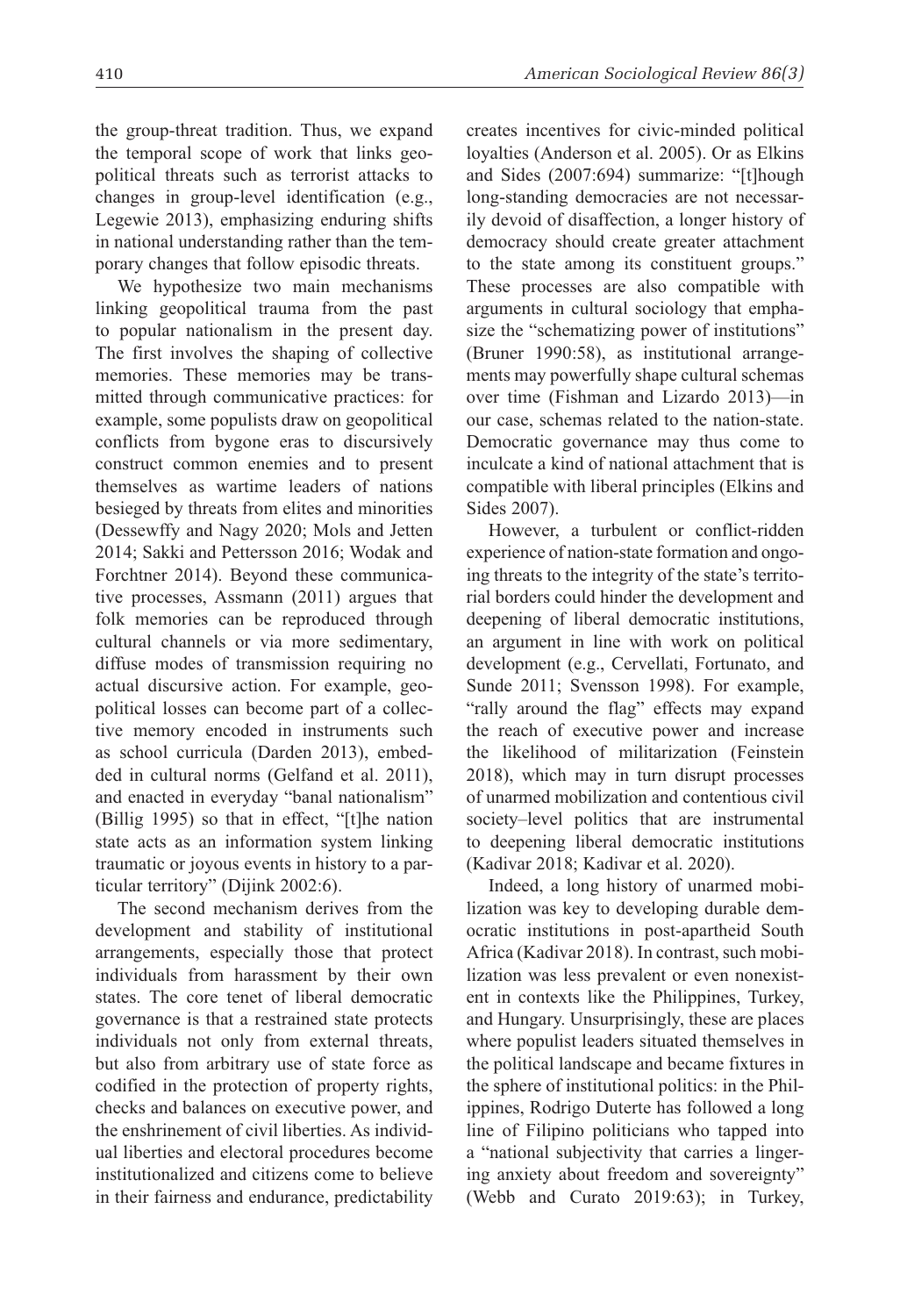Recep Erdoğan drew on geopolitical conflict from the distant past to treat "national history as a battlefield" and discursively position the AKP as a bastion against Western interests and fifth columns within the country (Taş 2020:6–10); and in Hungary, Viktor Orbán instrumentalized historical repertoires—the notion that "[h]istory forces Hungarians to confront enemies greater than themselves" (Dessewffy and Nagy 2020:11)—to erode democratic institutions in the country.

# **Conceptualizing And Measuring Popular Nationalism**

To empirically track the association between geopolitical threat and nationalist beliefs in the present day, we build on recent advances in conceptualizing and measuring popular nationalism. These advances have moved away from narrowly defined conceptions of nationalism and sidestep the normative dichotomies that are part of distinctions popular in the political psychology literature, such as the distinction between putatively good "patriotism" and its evil twin "nationalism," or "blind" as opposed to "constructive" patriotism (Schatz, Staub, and Lavine 1999). Using these approaches, we take seriously Brubaker's (1996:10) contention that nationalism is not a coherent ideology individuals embrace to a larger or lesser extent, but "a heterogeneous set of 'nation'-oriented idioms, practices, and possibilities that are continuously available or 'endemic' in modern cultural and political life." Individuals organize this heterogenous set of cultural material in the domain of nationalism into discrete cognitive schemas (Bonikowski and DiMaggio 2016; Brubaker et al. 2004).

To recover these schemas in survey data, we use latent class analysis (LCA) to identify subpopulations with similar mental representations of the nation based on responses to a wide range of attitudinal survey items. This approach follows a long tradition in cultural sociology that assumes the *relationship* between different attitudes, attributes, and actors is what ultimately provides meaning to cultural phenomena (Emirbayer 1997; Mohr 1998; Mohr and White 2008). Seen through this lens, the meaning of any one attitude (e.g., pride in sporting achievements) or latent dimension (e.g., national pride) becomes difficult to ascertain in isolation from other domain-specific attitudes (e.g., importance of ancestry for national membership) or dimensions (e.g., national membership criteria).<sup>1</sup> In effect, we posit that having a high level of national pride points to a qualitatively different view (schema) of the nation when accompanied by strict membership criteria (especially criteria that emphasize ascriptive characteristics) as opposed to a high level of pride accompanied by an inclusive conception of the "national community." And indeed, these schemas of nationalism have distinct associations with a range of outcomes, from anti-immigrant and anti-Muslim attitudes (Simonsen and Bonikowski 2019) to support for right-wing politicians (Bonikowski, Feinstein, and Bock 2020) above and beyond the variables usually associated with positions on these issues.

As we detail in the next section, our preferred latent class model yields the same four-fold typology of popular nationalism proposed by Bonikowski and DiMaggio (2016), and although the share of respondents assigned to each cluster varies across time and place, the configurations of latent classes are stable across time and can be meaningfully compared across countries (cf. Bonikowski 2016). Broadly speaking, two of the four classes are diametrically opposed and starkly contrast levels of overall engagement with the nation: "ardent" nationalists show high levels of pride and strict demands for membership across all dimensions, in contrast with "disengaged" nationalists who rank low on all aspects of national identity.<sup>2</sup> The remaining clusters differ chiefly along the membership dimension: "restrictive nationalists" are characterized by strong or exclusive demands for membership and moderate levels of pride, in contrast with "liberal" or "creedal"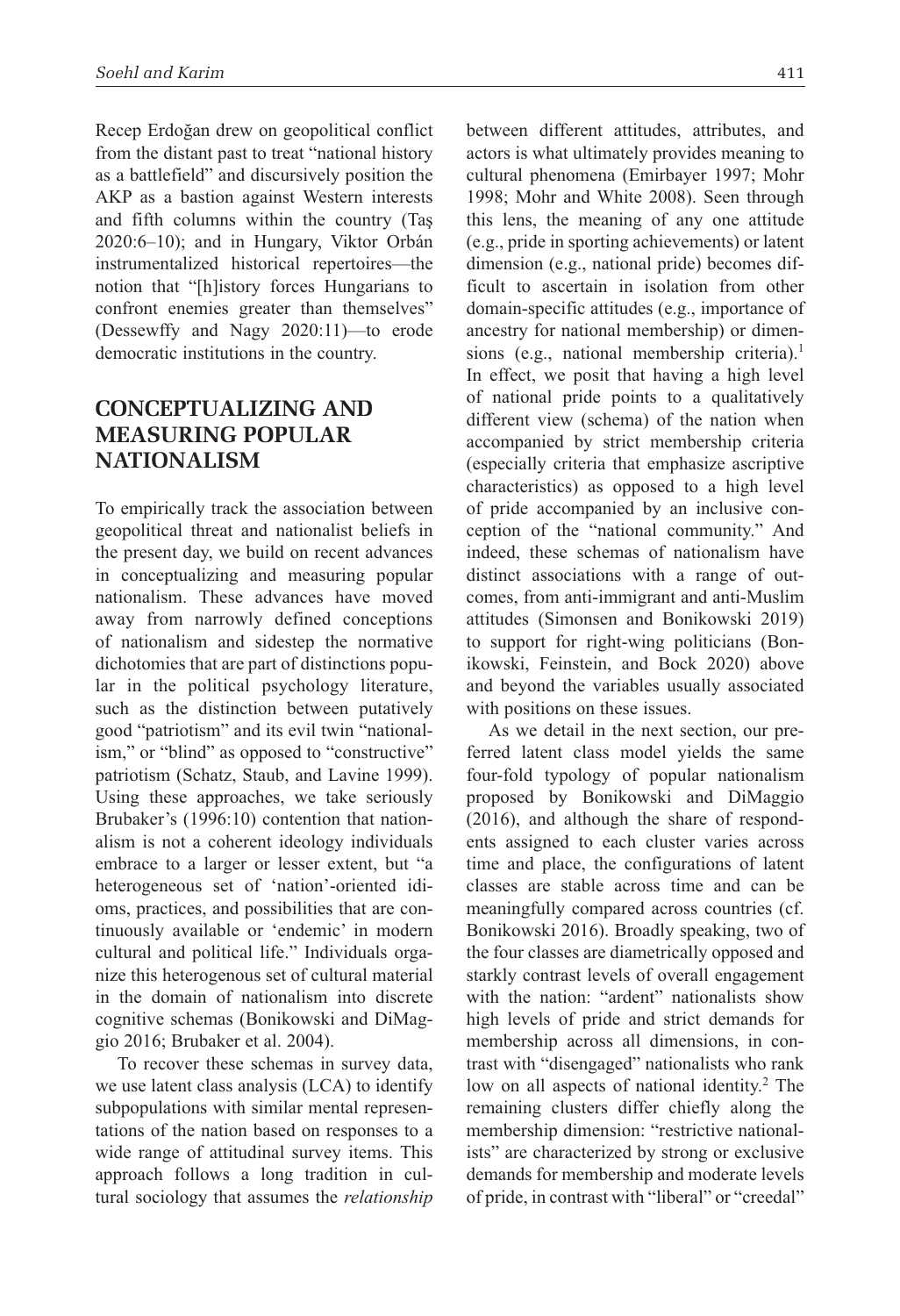nationalists who combine high levels of identification and national pride with relatively permeable symbolic boundaries (Bonikowski 2016; Bonikowski and DiMaggio 2016).

Within these general patterns, there is important variation. For instance, liberal nationalists may assign the lowest weight to ascriptive attributes like religion when defining their national membership criteria, but—true to the label—still accord significant importance to civic or "liberal"-oriented attributes like obeying the rule of law. Similarly, restrictive nationalists score low on most items probing national pride but report relatively high levels of pride in their nation's sporting achievements, artistic accomplishments, and history. Therefore, the differences between the two classes are not simply a function of aggregate differences in pride or exclusionism, but the result of distinct patterns of nationalist beliefs across *and* within dimensions.

Capturing these cross-cutting patterns would be difficult to achieve with conventional approaches to dimensionality reduction that scale down input variables into sets of unidimensional factors (factor analysis, principal component analysis). Yet, these patterns are critical to understanding the effects of geopolitical threat on popular nationalism. For one, such effects may be heterogenous in important ways within dimensions (national identification, pride, membership, hubris). Take the example of national pride. Based on our earlier discussion, we expect geopolitical threat will depress confidence and pride in the nation-state (Gorman and Seguin 2018; Wimmer 2017a). However, to the extent that past trauma is leveraged by populists and demagogues, it could very well activate "rally around the flag" effects (Feinstein 2016) and result in higher levels of "hot nationalism"—that is, high degrees of national identification, pride, hubris, and exclusionism. Further still, geopolitical threat could concomitantly lead to high levels of national pride in certain domain-specific areas and low levels of pride in others—a pattern consistent with restrictive nationalism. We see both of these dynamics unfolding in Turkey, where most respondents are either ardent nationalists

(48 percent) or hold restrictive schemas of the nation (21 percent) and where populists often cite the Ottoman conquest of Constantinople to contrast ancient, mythical glory with geopolitical losses incurred after the dawn of the Republican era and the formation of the modern nation-state (Taş 2020).

Our latent class models allow us to capture variation in nationalist beliefs that involve shifts in more than one dimension and to therefore move beyond analyses that only look at shifts in popular nationalism on a single dimension such as national pride (Wimmer 2017a) or hubris (Feinstein 2016). This allows us to account for effects of geopolitical threat that are heterogeneous within *and* across dimensions. Beyond its effects on pride, we expect higher degrees of national trauma will tighten membership criteria (following Hiers et al. 2017; see also Feinstein and Bonikowski 2019). Yet, the meaning of these shifts is difficult to fully understand when analyzing dimensions separately. Relatively open membership criteria are substantively different when paired with high levels of pride in the achievements of the national community as opposed to being part of a pattern that involves disengagement from the nation across all dimensions. Similarly, a high level of national pride yields a substantively different schema of the nation when paired with membership criteria that strongly binds the imagined community along ascriptive, quasi-ethnic lines as opposed to more inclusive, "civic"-oriented parameters.

Taken together, geopolitical threat is likely to have uneven effects on popular visions of the nation—raising attachments to the imagined community along (or within) certain dimensions while lowering it along (or within) others. Therefore, we do not expect geopolitical threat to robustly shape nationstate schemas that are "all-in" (ardent) or "allout" (disengaged). Rather, our most consistent theoretical expectation is that national trauma significantly shapes schemas of nations that exhibit cross-cutting characteristics.

Based on the overall differences between these schemas and our discussion above, our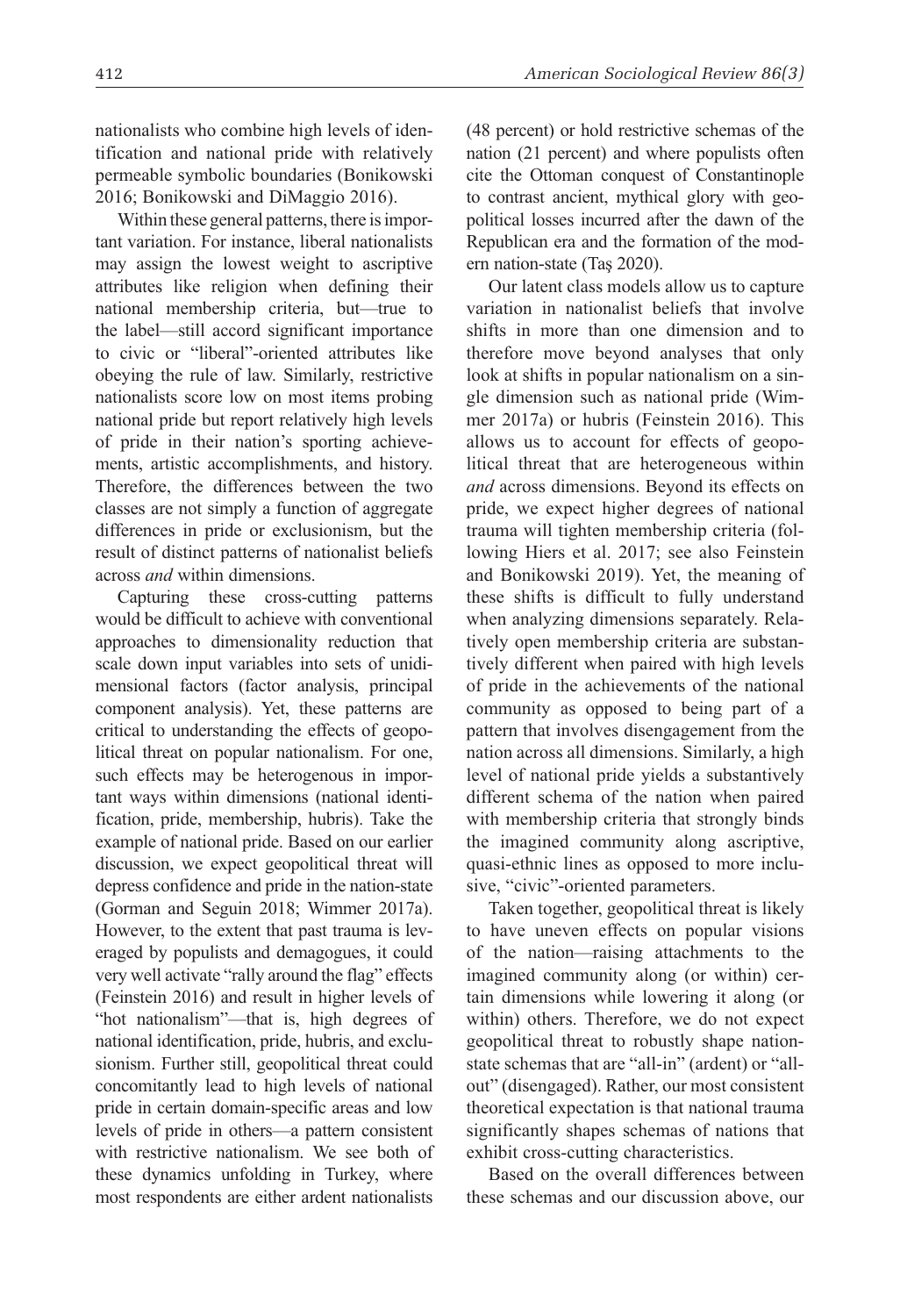core hypotheses may be summarized in the following two ways. First, in countries with a more traumatic geopolitical history, there will be lower shares of nationalists who combine high levels of confidence and pride in the nation-state with an inclusive vision of the national community (liberal nationalism). In those same countries, we expect a higher prevalence of schemas that combine lower levels of pride with exacting demands for membership (restrictive nationalism). Second, we expect these associations will be mediated by the development and consolidation of liberal democracy over time.

## **Data And Analysis**

For our analysis, we draw on the 1995, 2003, and 2013 waves of the International Social Survey Programme (ISSP). Each wave features a National Identity module that includes 26 items measuring different aspects of national identity, which tap into four dimensions of nationalism: identification, membership criteria, pride, and hubris. Summaries of the items are provided in Table 2 and descriptive statistics in Table C3 of our online supplement. We drop South African respondents from the 2013 wave as their response scales for key nationalism indicators differed from the scales provided to respondents in other countries. The main results presented also exclude Israeli respondents and individuals who are not citizens in their survey country as well as all Japanese respondents from the 1995 wave where the citizenship question was not posed. Both of these restrictions are addressed in robustness tests and do not affect our results. After pooling the remaining respondents across the three waves, we arrive at a sample of 111,605 individuals nested within 86 country-years and 43 countries.

Our analysis proceeds in three main steps. First, we use a latent class model that uses the responses on the 26 nationalism items to assign each respondent to one of four mutually exclusive population clusters with similar schemas of the nation (cf. Bonikowski 2016). Second, we use respondents' cluster membership (ardent, disengaged, liberal, or restrictive) as the dependent variable in a series of multinomial logistic regression models where geopolitical threat is the key independent variable. Finally, we estimate a path model to explore the mediating effects of institutional legacies.

## *Identifying Schemas of Popular Nationalism: Multigroup Latent Class Analysis*

In this first step, we follow the approach specified by Bonikowski and DiMaggio (2016) and use latent class analyses to cluster individuals based on their pattern of responses to the set of nationalism items summarized in Table 2. For our analysis, it is important that classifications are comparable across time and space. To this end, we impose constraints on the measurement portion of our models (Magidson and Vermunt 2004; McCutcheon 2002). More specifically, we run multigroup, structurally equivalent LCAs where "intercepts" and "slopes" for each indicator are restricted to be equal across nation-states and survey waves (yielding equal item-response probabilities), but class proportions are free to vary across the grouping units (Kankaraš, Moors, and Vermunt 2011). We fit this model using Latent GOLD 5.1 (Vermunt and Magidson 2016).

When estimating LCAs, goodness-offit statistics and theory are used to arrive at the most interpretable and parsimonious "cluster solution"—the choice of how many latent classes a set of respondents should be divided into (Magidson and Vermunt 2004). We settle on a four-cluster solution that fits the data well and generates classes that are appreciably different from one another (for the fit statistics that guided our model selection process, see Figure A1 in the online supplement). Ideally, a latent class variable would fully explain the covariation between indicator items given a respondent's cluster membership, otherwise known as the local independence assumption (Bollen 2002; McCutcheon 2002). As this is rarely achieved in practice, allowing additional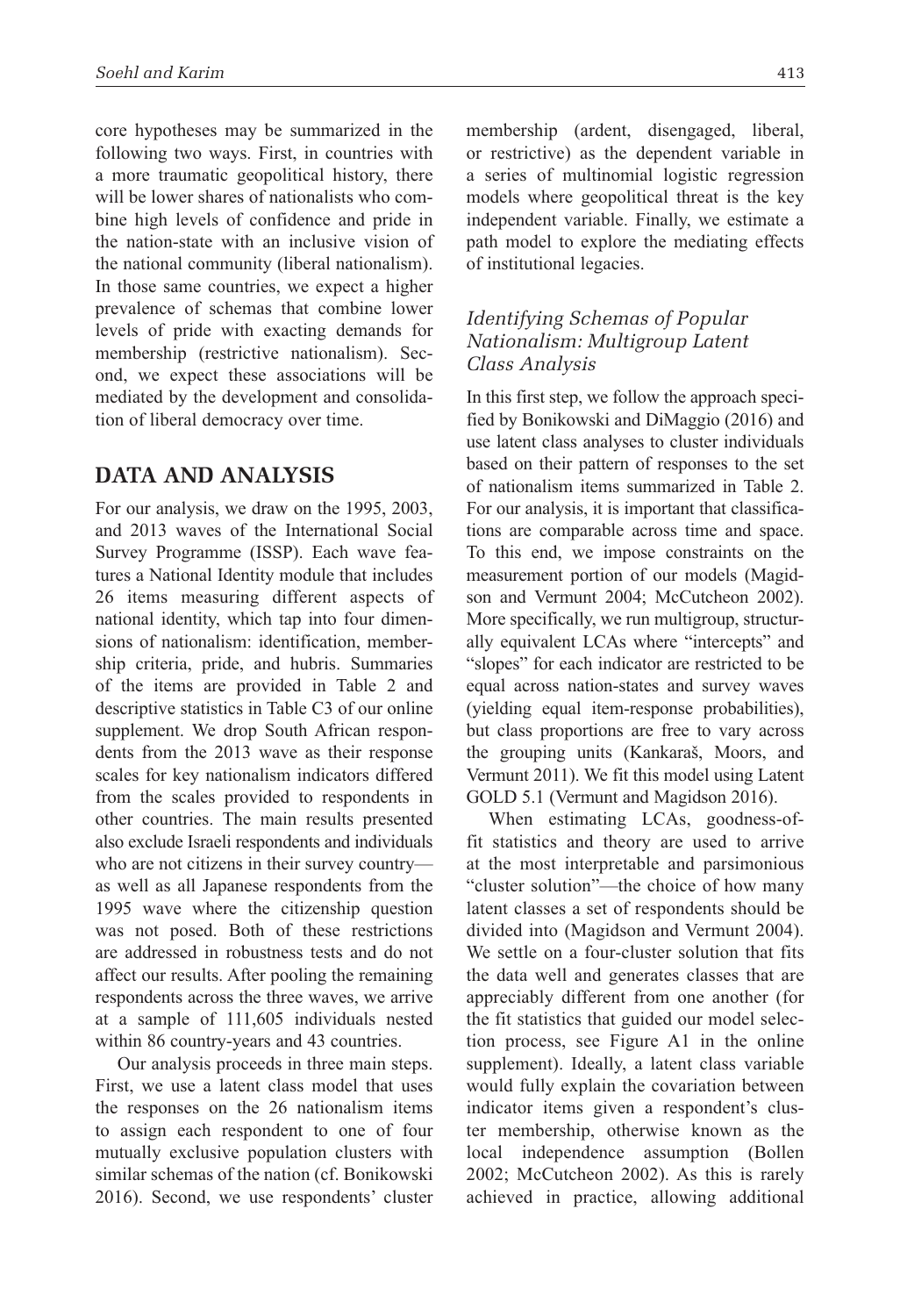| Dimension           | Indicator                | Measure                                                                              |
|---------------------|--------------------------|--------------------------------------------------------------------------------------|
| Identification      | State                    | Closeness to state, county, or province                                              |
|                     | Country                  | Closeness to country                                                                 |
|                     | Continent                | Closeness to continent                                                               |
| Membership Criteria | Ancestry                 | Importance of ancestry                                                               |
|                     | Birth in Country         | Importance of birth in country                                                       |
|                     | Citizenship              | Importance of possessing citizenship                                                 |
|                     | Attachment               | Importance of feeling (nationality)                                                  |
|                     | Language                 | Importance of speaking (national language)                                           |
|                     | Obeying Laws             | Importance of respecting nation's laws/<br>institutions                              |
|                     | Living in Nation         | Importance of living in (nation) for most of one's<br>life                           |
|                     | Religion                 | Importance of being a (national religion)                                            |
| Pride               | Arts                     | Pride in ( <i>country's</i> ) achievements in the arts and<br>literature             |
|                     | Democracy                | Pride in the way democracy works within<br>( <i>country</i> )                        |
|                     | Economy                  | Pride in (country's) economic achievements                                           |
|                     | Equality                 | Pride in (country's) fair and equitable treatment of<br>all groups                   |
|                     | History                  | Pride in ( <i>country's</i> ) history                                                |
|                     | <b>Armed Forces</b>      | Pride in (country's) armed forces                                                    |
|                     | Political Influence      | Pride in (country's) political influence around the<br>world                         |
|                     | Science                  | Pride in (country's) scientific/technological<br>achievements                        |
|                     | Sport                    | Pride in ( <i>country's</i> ) achievements in sports                                 |
|                     | Social Safety            | Pride in ( <i>country's</i> ) social security system                                 |
| Hubris              | Best Citizenship         | Would rather be a citizen of (country) vs any<br>other country in the world          |
|                     | Better Than Most         | (Country) is better than most other countries                                        |
|                     | Others Should be Like Us | World would be better if people from other<br>countries were more like (nationality) |
|                     | Always Support           | People should support their country even if it's in<br>the wrong                     |
|                     | Never Ashamed            | There are some things that make me feel ashamed<br>of ( <i>country</i> )             |

**Table 2**. Measures of Nationalism

covariation between indicators is sometimes necessary. In our study, we add direct effects between the 11 pairs of nationalism items with the largest bivariate residuals. Table E1 in the online supplement summarizes a number of tests showing that our classification results are robust to different parameterizations of the LCA model, different starting values of the estimation, and different exclusion criteria for the cases analyzed. None of these choices influence the results of our regression models. Because the four latent classes yielded by our LCA are virtually identical to those identified by Bonikowski (2016) in his analysis of the 2003 wave of the ISSP, we apply the same labels.

The radar plot in Figure 1 illustrates the distinct response patterns of the latent classes and shows the four subpopulations exhibit different responses on these items reflecting substantively different schemas of popular nationalism. The innermost polygon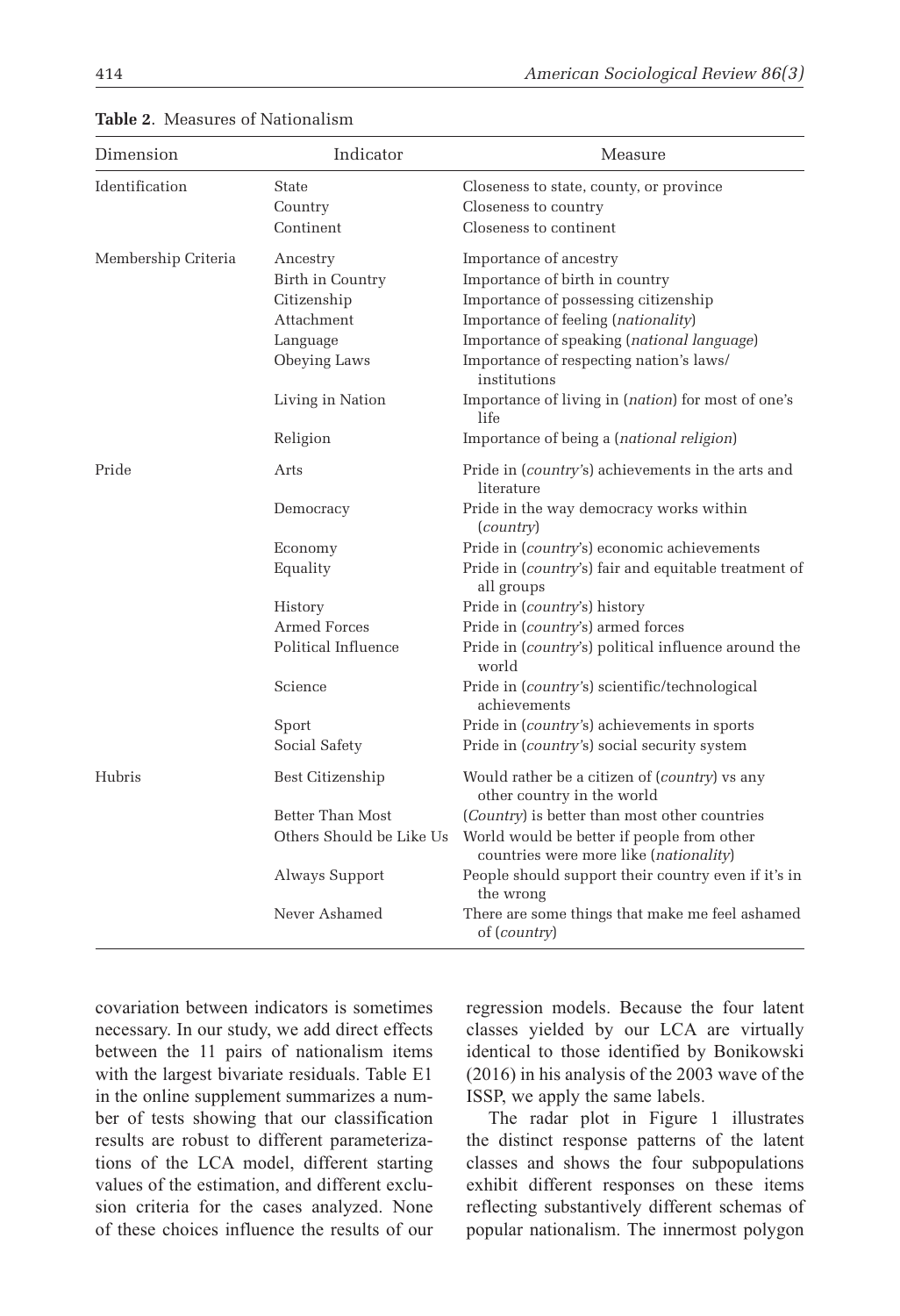

**Figure 1.** Aggregate Means for Indicator Items for the Four Latent Classes

represents the class of *disengaged* nationalists: individuals who do not have a strong attachment to the nation on any of the dimensions measured. The counterpart are the *ardent* nationalists, represented by the outermost polygon, who most strongly endorse all items. The two remaining classes—*liberal* and *restrictive*—present interesting variations. Liberal nationalists score relatively high on items about pride in national institutions, but they have a fairly open concept of membership, scoring especially low on items that probe the importance of ascriptive characteristics for membership. Restrictive nationalists display the opposite pattern, scoring relatively low on the pride items but very high on items that place high demands on national membership. As discussed earlier, within these general patterns there are important differences, as restrictive nationalists score relatively high on items related to pride in sports, art, or history. Differences between liberal and restrictive nationalists are smaller on the hubris and closeness items, where both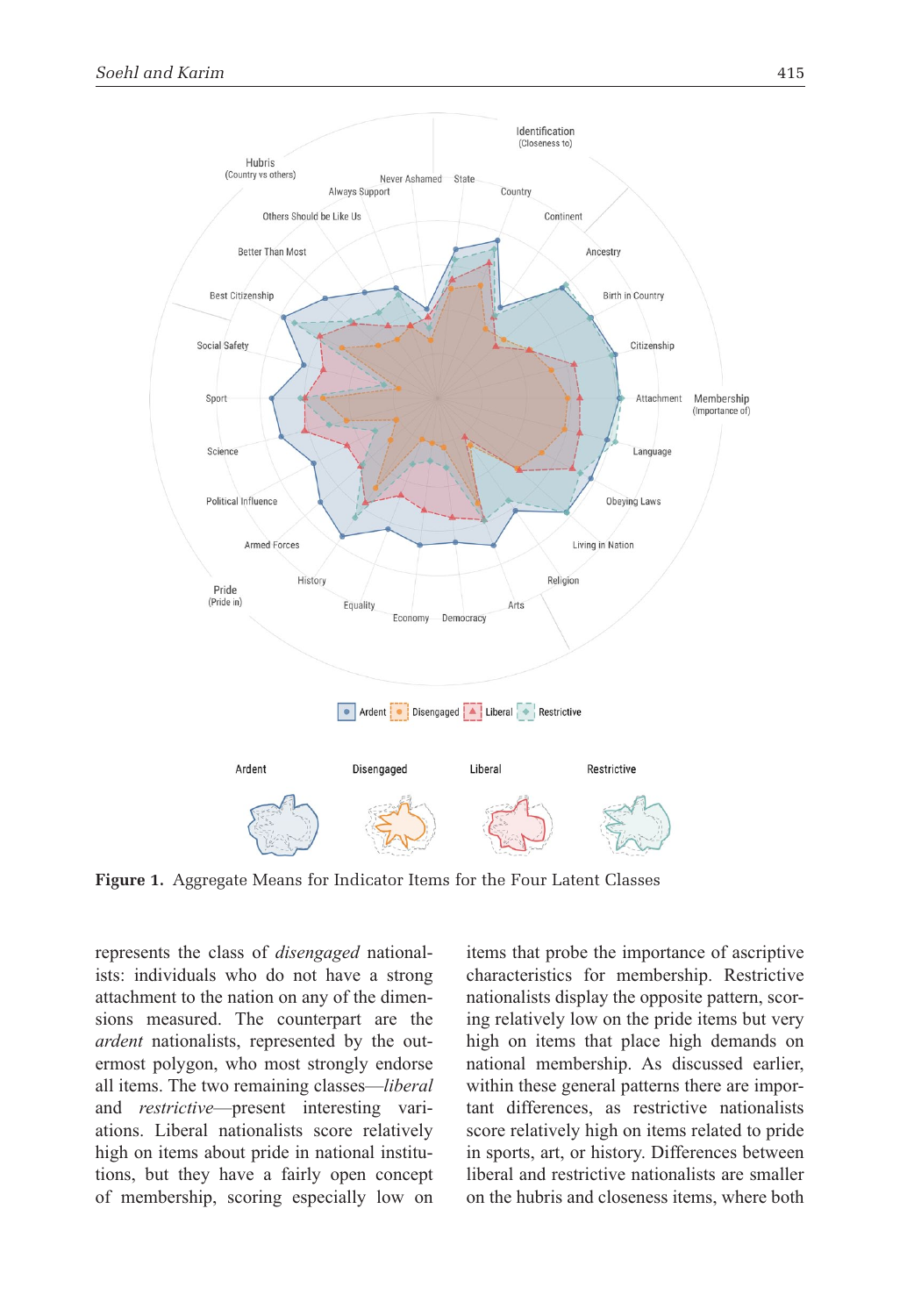groups occupy the middle ground between the ardent and disengaged classes.

Figure A2 in the online supplement gives country-level summaries of our classifications. Overall, the largest share of respondents—about 38 percent—fall in the "liberal" cluster. The disengaged and restrictive classes comprise just under a quarter of respondents (23 and 21 percent) each, and ardent nationalists constitute the remaining 17 percent. As Figure A2 illustrates, latent class distributions vary markedly across the countries in our analysis. The share classified as liberal ranges from just 1 percent in Bulgaria to 82 percent in the Netherlands; in some countries—like Sweden, Poland, and Italy—around 5 percent of the population are classified as "ardent" nationalists, whereas in others, this share is closer to 50 percent (United States) or higher (68 percent in India).

Looking across survey waves and accounting for the different countries included in each wave in a fixed-effects model, we see small increases in the share of the ardent category from 1995 to 2013, a nontrivial decrease in the share of disengaged nationalists, and a corresponding increase in the share classified as liberal. But this variation is substantially smaller than the variation across countries. Of the 29 countries to appear in multiple ISSP waves, the intra-country correlation coefficient for latent class proportions ranged from .79 (share of ardent nationalists) to .92 (share of restrictive nationalists).

#### *Measuring Geopolitical Threat*

To measure geopolitical trauma and loss, we follow Hiers and colleagues (2017), who developed a scale that combines two dimensions of geopolitical history: loss of territory or sovereignty on the one hand, and threats to the integrity of the nation-state due to long-term conflicts (internal or external) on the other. On each dimension, countries are scored from 0 to 2, and the scores are then combined into a simple additive scale with a theoretical range from 0 to 8, with countries in our sample scoring between 0 and 6. It is worth re-emphasizing here that this scale scores *past* threats to the nation and is thus distinct from measures of threat or vulnerability that focus on current geopolitics, such as the insecurity index used by Gorman and Seguin (2018)—a measure we include as a control variable in our regression models. We also note that as in Hiers and colleagues (2017), the temporal horizon for these events is the period starting with the foundation of a country as a modern nation-state. Narratives that refer to prior statehoods may play a role for some cases of popular nationalism, but they will be less salient, on average. From a purely practical standpoint, expanding the analytic horizon to include pre-nation-state events would make it impossible to find a consistent cut-off point.

For the countries in our data that were also featured in their analysis, we use the scores published by Hiers and colleagues (2017), which covers 28 of the 43 countries in our study. For the 15 remaining countries, we apply the coding procedure outlined to derive appropriate geopolitical threat scores. A research assistant who was not involved in the remainder of the analysis and blind to the rest of the data did the coding. When there were ambiguities on how to score a particular country, we created alternative codes that we use in robustness tests. We provide a summary of our rationale in Part B of the online supplement and refer readers to Hiers and colleagues (2017:366–69) for a detailed description of coding procedures.

## *Institutional Characteristics: Liberal Democratic Institutions and Traditions*

To assess how democratic institutions may mediate the relationship between geopolitical history and popular nationalism, we include the liberal democracy score assigned to a country in the Varieties of Democracy (V-Dem) project (Pemstein et al. 2019). Specifically, we include the v2x\_libdem (a 0 to 1 scale) variable in our analysis, an index that approximates the degree to which executive power is regulated through checks and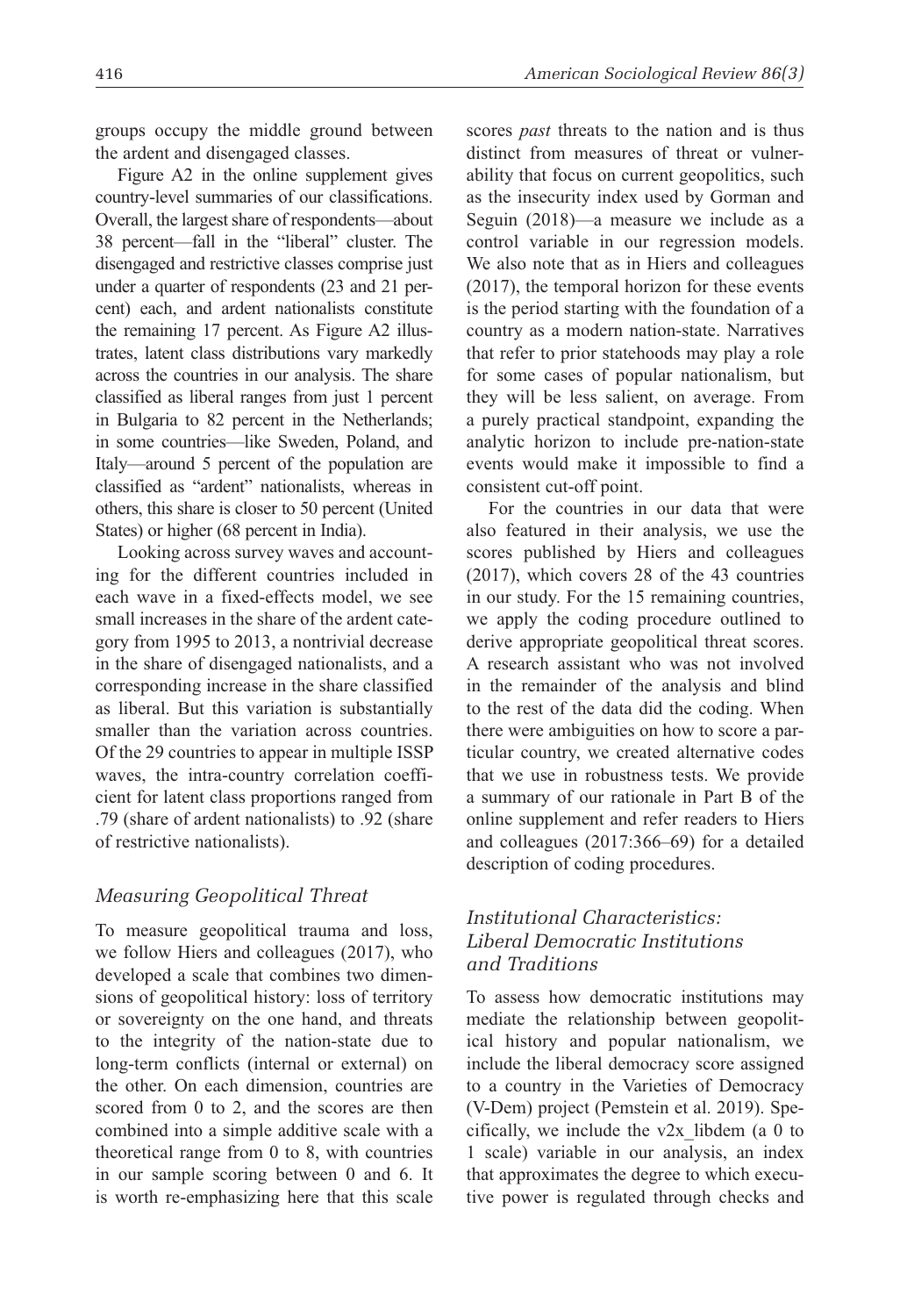balances, the protection of civil liberties, due process provisions, and other institutional mechanisms (Coppedge et al. 2019). As a measure of the degree to which liberal institutions are entrenched in a country over time, we follow Elkins and Sides (2007) and create a variable that sums up a country's democracy scores since nation-state formation, in effect capturing the "stock" of liberal democracy in a nation-state, or the years of liberal democratic governance weighted by variation in the degree of liberal democracy. To facilitate the comparison of coefficients, we standardize both variables.

### *Analysis and Results*

Our outcome of interest (the schema of nationalism a respondent holds) is a nominal variable, so we fit multinomial logistic regression models and cluster standard errors at the country level to correct for the multilevel structure of the data.3 To classify respondents, we use model parameters from our latent class analysis and assign respondents to the cluster with the highest probability of membership (Magidson and Vermunt 2004). Previous research indicates that when a latent class model gives results with a high classification certainty, as evinced by an entropy value above .8, treating the class assignments in this way is a valid strategy (Clark and Muthén 2009). As a robustness check, we re-estimated our models using a "three-step" procedure that explicitly corrects for classification uncertainty. The estimates yielded by these models are substantively the same as the ones we report here: although standard errors are slightly larger in some cases, so are coefficient estimates, and our key parameter estimates remain statistically significant at conventional levels. Substantive conclusions are identical no matter the approach used. Because there is no established procedure for calculating quantities of interest such as predicted probabilities or marginal effects from these models, we present the results from our multinomial logistic regressions.

To maximize coverage and variance at the country level, we pool across all three survey waves of the ISSP and include surveyyear fixed effects. Even when pooling data across all waves of the ISSP, we are still left with a limited number of countries—consequently, a maximalist strategy of including every possibly interesting covariate runs into degrees-of-freedom problems. Similarly, stepwise approaches that enter all possibly interesting covariates and retain those that are statistically significant are problematic as they capitalize on sampling error (Thompson 1995). We thus present a series of models where we include the geopolitical threat scale alongside variables in each of the four groups we summarize in the following section. This strategy also allows us to tease out which factors in addition to past geopolitical threat are associated with formulations of popular nationalism.

## *Country-Level Control Variables*

Previous research has proposed a number of country-level variables that shape rank-andfile attitudes toward the nation. We group these variables into four main categories. In the online supplement, Table C1 lists the sources for these variables, and Table C2 provides basic descriptive statistics.

*Economic development, insecurity, population.* Gorman and Seguin (2018) argue that individuals on the margins of the world polity and in insecure positions are more likely to embrace global identities. Combining two variables from the State Fragility Index and Matrix (Marshall and Elzinga-Marshall 2017)—levels of state-provided security and vulnerability to political violence, as well as a state's tendency to repress portions of its population—they construct an index ranging from 0 to 6, with higher values signaling higher levels of insecurity, an index we include in our regressions. As a related measure, we use the GDP per capita (logged) as an indicator of economic security and development, a measure that previous research has shown to be associated with various dimensions of national identity (Elkins and Sides 2007; Jones and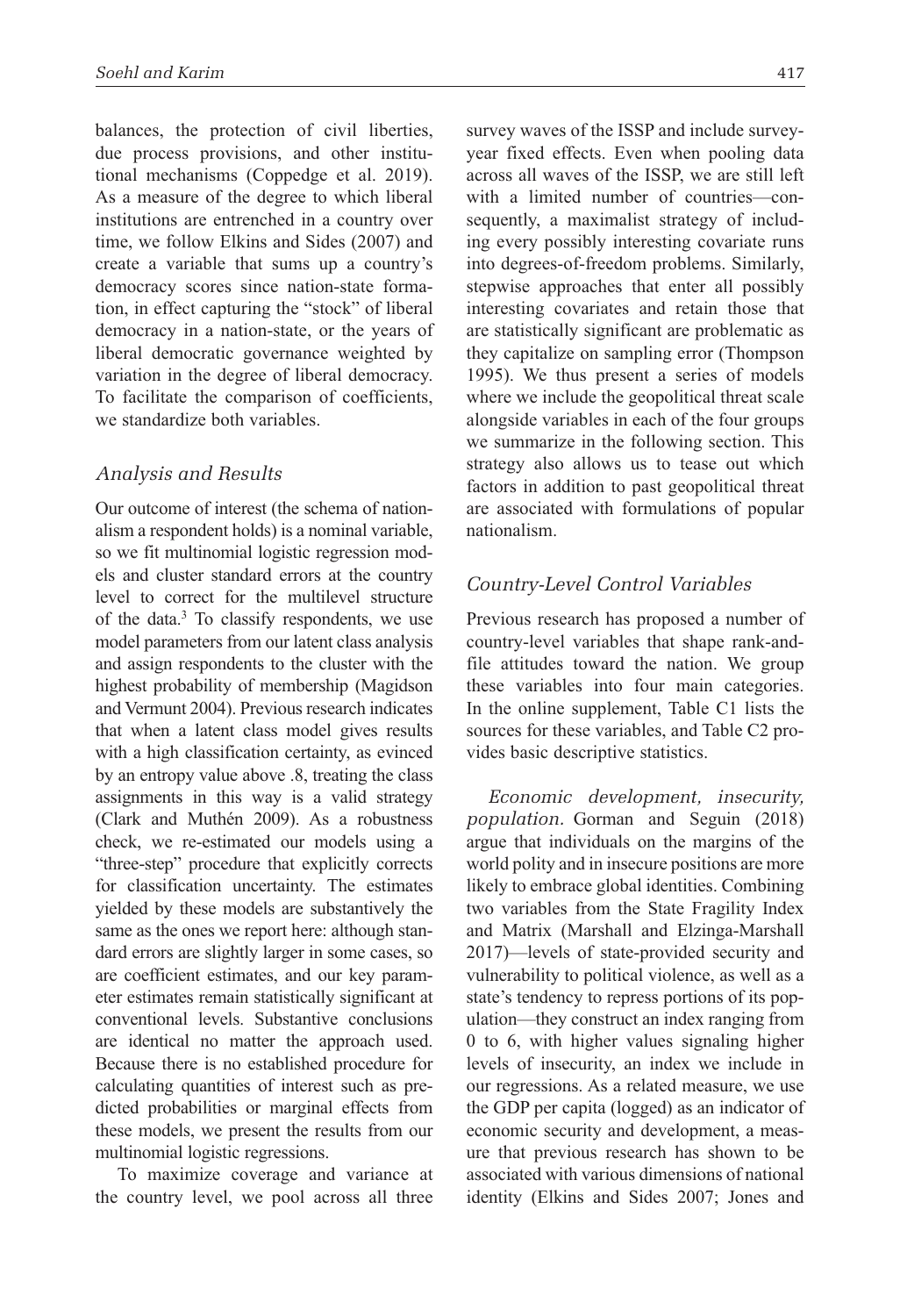Smith 2001b; Kunovich 2009). Finally, we control for logged population because larger countries have different profiles of popular nationalism and may exhibit lower levels of pride than smaller nation-states (Dahl and Tufte 1973).

*Nation-state formation, history.* A second set of variables often considered in research on national pride relates to the history of nation-state formation or particular episodes along the arc of a nation's past. For example, having been an Axis power in WWII may depress national pride due to the shame felt by citizens of countries responsible for the major atrocities committed during the war (Elkins and Sides 2007). Similarly, membership in the British Empire may be associated with lower levels of national pride, as this may have strengthened subnational ethnic identities to the detriment of national alternatives (Ali et al. 2019). This points to the possibility that individuals nested within former colonies might have more permeable conceptions of national membership. Furthermore, individuals in post-communist states may have lower levels of pride because their countries struggled to cultivate functioning market economies and civil societies (Howard 2003). These countries may exhibit systematically different patterns of popular nationalism than their non-communist neighbors. Beyond these specific historical constellations, countries with a longer history as nation-states may have a "thicker" or more settled nationalism, which may yield more exclusive understandings of the national community (Koopmans et al. 2005). In our analysis, we use dummy variables that indicate whether a country was formerly communist, an Axis power, or a British dependency, along with a variable that indexes the years since a country's nation-state formation. All of these variables serve as controls in our analysis.

*Diversity and inequality.* Previous research examining the relationship between diversity and popular nationalism comes to competing conclusions. One line of inquiry centers on the level of national identification among minorities. Departing from studies that foreground the demographic (Mummendey et al. 1999) or political position of ethno-racial subpopulations (Pratto, Sidanius, and Levin 2006), this research is driven by the expectation that minorities identify less strongly with the nation. Studies testing this expectation are inconclusive, with some reporting associations in line with this hypothesis (Staerklé et al. 2010), and others failing to do so (Masella 2013; Robinson 2014) or finding them inconsistently (Smith and Kim 2006).

Similarly, research on the relationship between diversity, inequality, and the membership dimension of nationalism come to uneven conclusions. Some studies suggest persistent exposure to diversity will lead to a softening of membership criteria and a more civic form of nationalism (Breton 1988). A more recent line of work, however, emphasizes the perceived threat that diversity can pose to the dominant group's identity, thus increasing preferences for more rigidly defined "ethnic" boundaries of the nation (Jones and Smith 2001a; Kunovich 2009; Triandafyllidou 1998). In our study, we include Fearon and Laitin's (2003) indices of ethnolinguistic and religious fractionalization as controls for diversity.

Supporting his exchange-theoretic and power-configurational account of nationalism and in line with theories that emphasize diversity, Wimmer (2017a) shows that power-sharing arrangements that include ethnic minorities lead to higher levels of ethnic pride, accounting for a host of other factors. Following his lead, we include the share of a country's population excluded from power as a covariate in our analysis (Wimmer 2017a), as well as a measure of income dispersion (the Gini coefficient).

*Globalization and migration.* Several studies have unpacked the relationship between globalization and aspects of national identity with varying results: some research shows that globalization erodes identification with the nation-state (Ariely 2019; Kunovich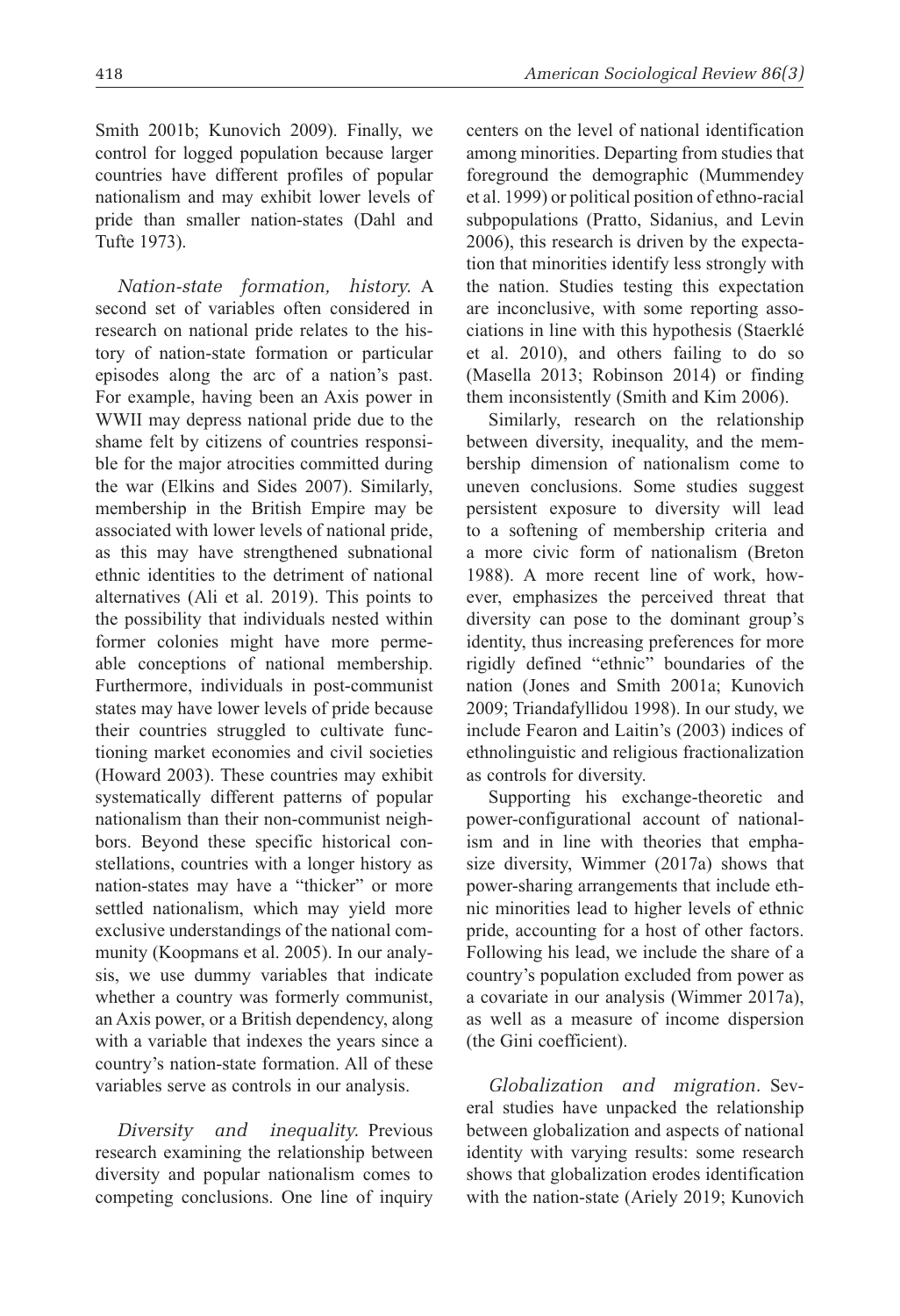2009), yet other researchers claim to find evidence for a backlash against nationalization and the insecurities it brings (Bekhuis, Lubbers, and Verkuyten 2014). Following the custom in this line of work, we use the Globalization Index of the KOF Swiss Economic Institute (Dreher 2006) to capture a country's exposure to globalization.

Similarly, the presence of migrant populations has been linked to restrictive attitudes toward migration and restrictive views about the rights immigrants should be afforded (Coenders, Lubbers, and Scheepers 2009). More generally, a large research program examines how demographic change translates into elevated perceptions of threat among natives (Kaufmann and Goodwin 2018). Accordingly, we include controls for foreignborn share of the national population and a country's net migration rate in our analysis.

*Federalism.* Like democratization (one of our focal independent variables), federalism may shape the relationship between geopolitical threat and popular nationalism. More specifically, the degree to which a country's politics are centralized or retain autonomy for provinces may correlate with the kinds of tensions captured in the "internal threat or conflict" dimension of the GPT scale, and may in turn shape popular nationalism (Elkins and Sides 2007). To account for this possibility, we distinguish states that are unitary from those that have a federal structure or are confederations. We enter this variable alongside the measures of liberal democracy and cumulative liberal democracy discussed earlier.

## *Individual-Level Control Variables*

To account for compositional differences across countries, we include a range of individual-level variables. We know younger people are less proud of their countries than their elders, and the less educated are more attached to their nations than the better educated. Concerning the membership dimension, we know youth, higher education, and higher socioeconomic status are associated

with more tolerant attitudes toward immigration (Hainmueller and Hiscox 2010; Hiers et al. 2017). Finally, religious individuals might have different attachments to the nation than do non-religious people in some cases (Wimmer 2017b).

Missingness is limited on our individuallevel controls, but to preserve sample size, we create separate categories for missingness on the marital status, religiosity, education, and income variables. The question on religiosity was not asked in Turkey, so the entire country falls in the "missing" category. In a robustness test, our results do not change if we omit one country at a time from our analysis (including potentially high-leverage observations such as Turkey or the United States).

## **Results**

Before proceeding to the results of our multivariate analysis, Figure 2 presents the bivariate relationship between the geopolitical threat score of a country and the share of respondents assigned to each of the four latent classes (across all three waves of the ISSP; we present analysis by survey wave in the online supplement). In the final two panels, we see that countries scoring higher on the geopolitical threat scale have lower shares of liberal nationalists and higher shares of respondents holding restrictive schemas. As Figure A3 in the online supplement illustrates, this pattern is robust when looking at each wave of the ISSP separately. In the first two panels of Figure 2, we see that as GPT rises there is a slight increase in the proportion of ardent nationalists and a slight uptick in the share of individuals with a disengaged schema. However, if we look at different waves of the ISSP, these associations are not robust: we find no association between geopolitical threat and ardent nationalism in 1995 and 2003; in the case of disengaged nationalism, there is no association in 2013 (see Figure A3 and additional analyses in the online supplement).

Tables 3 and 4 present summaries of different multinomial logistic regression models.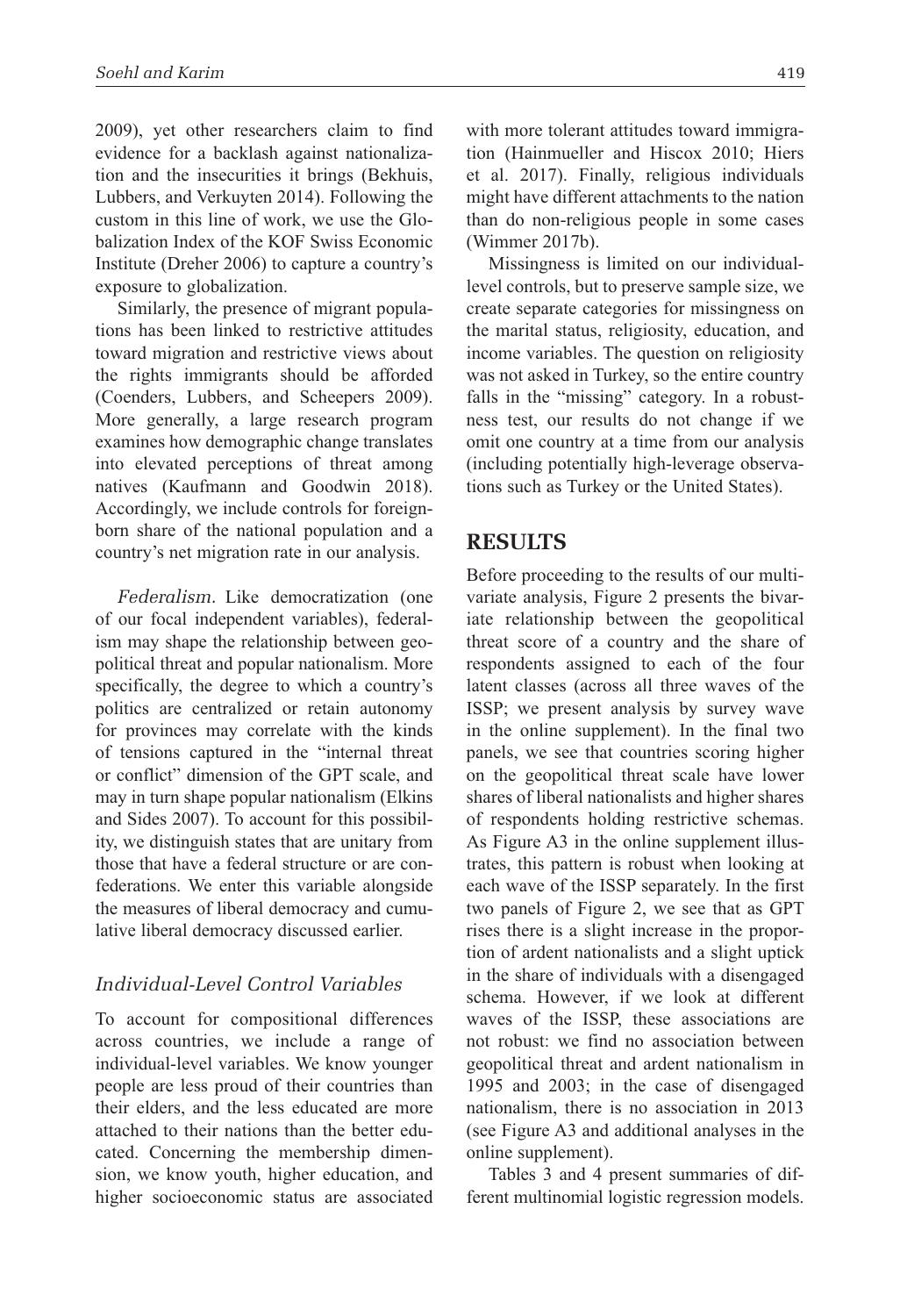

**Figure 2.** The Relationship between Aggregate Latent Class Distributions and Geopolitical Threat Pooled across All Waves of the ISSP

**Table 3**. Multinomial Logistic Regression Predicting Schema of Nationalism – Coefficients for Geopolitical Threat

|                         | Model 1<br>Individual-<br>Level<br>Controls |      | Model 2<br>GDP.<br>Insecurity,<br>Population |      | Model 3<br>State<br>Formation.<br>History |      | Model 4<br>Diversity.<br>Exclusion |      | Model 5<br>Migration,<br>Globalization |      |
|-------------------------|---------------------------------------------|------|----------------------------------------------|------|-------------------------------------------|------|------------------------------------|------|----------------------------------------|------|
|                         |                                             |      |                                              |      |                                           |      |                                    |      |                                        |      |
|                         | Coef.                                       | Z    | Coef.                                        | Z.   | Coef.                                     | Z    | Coef.                              | Z    | Coef.                                  | Z    |
| Ardent vs. Liberal      | .27                                         | 4.02 | 00.                                          | .04  | .33                                       | 5.63 | .16                                | 2.05 | .17                                    | 2.32 |
| Disengaged vs. Liberal  | .36                                         | 3.38 | .33                                          | 2.49 | .18                                       | 2.33 | .31                                | 2.60 | .20                                    | 1.93 |
| Restrictive vs. Liberal | .46                                         | 4.76 | .35                                          | 2.73 | .29                                       | 3.20 | .40                                | 3.40 | .27                                    | 3.28 |
| N                       | 110,982                                     |      | 109,921                                      |      | 110,982                                   |      | 109,921                            |      | 107,015                                |      |
| Countries               | 43                                          |      | 42                                           |      | 43                                        |      | 42                                 |      | 42                                     |      |

*Note:* All models include full set of individual-level control variables and country-level controls as indicated. *Z*-statistics reflect standard errors clustered at the country level. Highlighted cells indicate a coefficient is significant at an  $\alpha$  of at least .05.

As each model consists of three sets of coefficients, full regression tables get unwieldy. To maintain legibility, we present only the key coefficients for the geopolitical threat variable in Table 3 and the coefficients for the liberal democracy indices in Table 4, relegating full country-level regression results to the online supplement. Because our core theoretical expectation is a shift in the relative prevalence of liberal nationalism, we present our results with liberal schemas of the nation as the omitted reference category. The first set of columns in Table 3 (Model 1) represents a specification that only features

individual-level variables and the geopolitical threat scale but no country-level controls. The models that follow introduce country-level control variables in the groups we summarized above.

Looking across all models in Table 3, we see positive coefficients. Holding a liberal nationalist schema is the omitted reference category, so this indicates that in countries that rank higher on the geopolitical threat scale, non-liberal forms of popular nationalism (ardent, disengaged, and restrictive) are relatively more prevalent than in countries with a more tranquil geopolitical past. The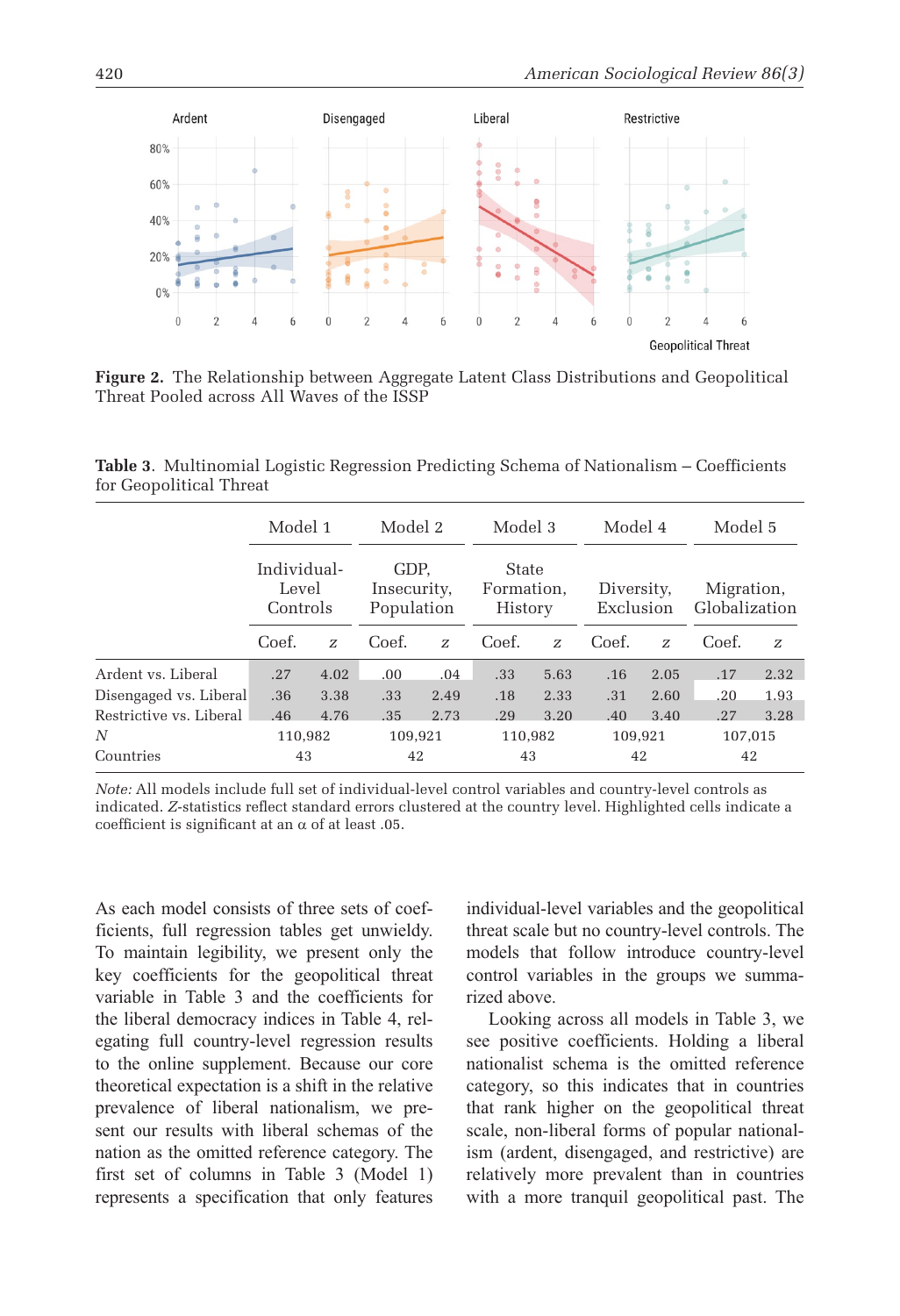

**Figure 3.** Marginal Predicted Probabilities of Types of Popular Nationalism at GPT Values of 1 and 5

most consistent finding is that, net of other factors, the higher the GPT score in a country, the higher the share of restrictive schemas. In Models 1 through 5, the coefficient indicating the relative probability of liberal versus restrictive nationalism is statistically significant at the 5 percent level or higher, ranging in magnitude between .27 and .46.

Because regression coefficients express the relative probability of an individual holding an ardent, disengaged, or restrictive schema of nationhood as compared to a liberal schema, the absolute prevalence of any one type of popular nationalism might not differ across levels of geopolitical threat, but relative to the reference category (liberal nationalism)—if, for instance, the likelihood of holding a liberal schema of nation changes dramatically relative to the other outcome categories. To make this legible, Figure 3 plots the marginal predicted probabilities for each schema of nationalism setting geopolitical threat at either 1 (the second lowest value in our sample [e.g., Ireland, Sweden]) or 5 (the second highest value in our sample [e.g., Cyprus, the Philippines]). These probabilities also provide a sense of the magnitude of the associations as the multinomial logistic regression coefficients do not have an intuitive interpretation.

In Figure 3, the two panels on the bottom row illustrate lower levels of liberal nationalism and higher levels of restrictive nationalism at higher levels of geopolitical threat, a finding in line with our country-level analysis shown in Figure 2. In Model 1 (featuring only individual-level controls), we predict that in a country with a geopolitical threat score of 1, roughly 46 percent of respondents would hold a liberal schema of nation, whereas in a country with a GPT score of 5, this share would be 29 percentage points lower (17 percent). In turn, the share of individuals classified as restrictive nationalists would more than double from 17 to 35 percent. This pattern withstands the inclusion of country-level control variables in Models 2 through 5, although it differs in magnitude. For example, the share of restrictive nationalists is smaller (about 6 percentage points at a GPT value of 5) when controlling for migration and globalization in Model 5.

Turning to the two panels in the top row of Figure 3, in four of the models, higher levels of GPT are associated with a higher share of respondents classified as disengaged, whereas in Model 3, there is no difference. Changes in the predicted probabilities of ardent nationalism are much more variable still, showing no consistent pattern.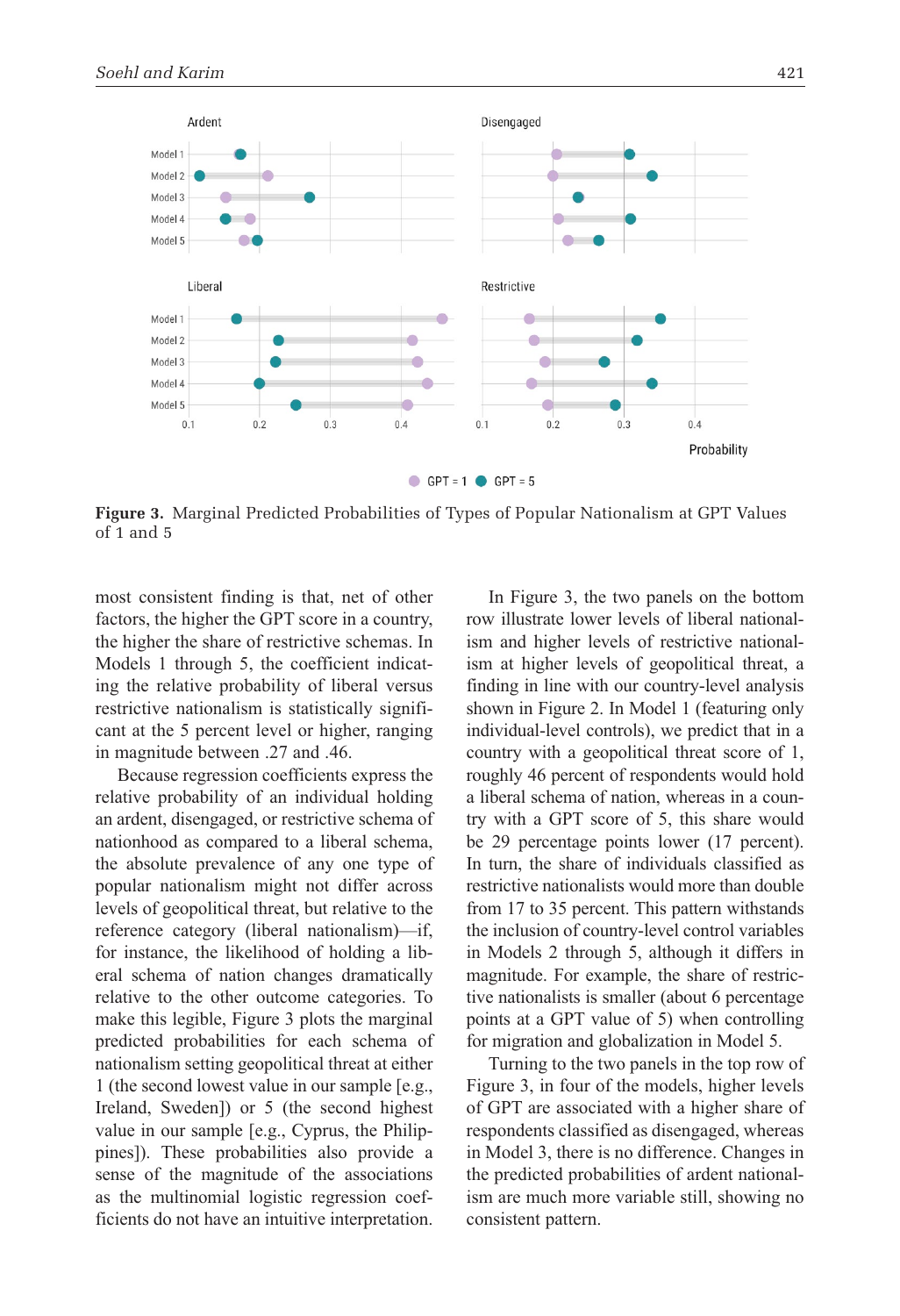|                         | Geopolitical Threat |        | Liberal Democracy |         | Cumulative Liberal<br>Democracy |         |  |
|-------------------------|---------------------|--------|-------------------|---------|---------------------------------|---------|--|
|                         | Coef.               | Z      | Coef.             | Z       | Coef.                           | Ζ       |  |
| Ardent vs. Liberal      | .03                 | .32    | $-.60$            | $-3.41$ | .03                             | .20     |  |
| Disengaged vs. Liberal  | $-.02$              | $-.21$ | $-.13$            | $-.87$  | $-1.20$                         | $-5.84$ |  |
| Restrictive vs. Liberal | .05                 | .40    | $-.35$            | $-1.87$ | $-.94$                          | $-3.73$ |  |
| N                       | 109,054             |        |                   |         |                                 |         |  |
| Countries               | 42                  |        |                   |         |                                 |         |  |

**Table 4**. Mu ltinomial Logistic Regression Predicting Schema of Nationalism – Including Controls for Liberal Democracy

*Note:* Coefficients for federalism are omitted (see the online supplement). *Z*-statistics reflect standard errors clustered at the country level. Highlighted cells indicate a coefficient is significant at an  $\alpha$  of at least .05.

The coefficients for the other individualand country-level variables can be found in the online supplement. In line with previous research, individuals with the highest levels of education are less likely to hold restrictive and ardent schemas of the nation, and older people are more likely to do so. A few findings about the country-level control variables are worth noting. The index of insecurity we adopted from Gorman and Seguin (2018) predicts higher levels of ardent nationalism, and higher GDP per capita is associated with higher levels of liberal nationalism and lower shares of the three other schemas. Furthermore, the share of the population coded as excluded, a key variable in Wimmer (2017a), robustly predicts a shift away from liberal nationalism and toward disengaged nationalism, broadly in line with theoretical expectations.

### *Liberal Democratic Institutions as a Mediating Factor*

As summarized in Table 4, our final model illustrates the importance of liberal-democratic institutions, showing that cross-national variation in cumulative liberal democracy accounts for a large part of the relationship between geopolitical threat and the distribution of nation-state schemata in the present day. Once we include our two democracy covariates, the coefficient capturing the effect of GPT on restrictive (vis-à-vis liberal) nationalism declines substantially to about .05 and is no longer statistically significant.4 Of the liberal democracy measures, only the cumulative liberal democracy score reaches statistical significance at the .05 level, and the measure of current democratic institutions is only significant at the .1 level. Because both liberal democracy indicators are standardized, we can compare coefficients to get a sense of their relative magnitude. Further supporting our hypothesis that the link between liberal democracy and popular nationalism is primarily driven by long-term historical processes, the coefficient capturing the effect of cumulative democracy on restrictive (visà-vis liberal) nationalism is over 2.5 times as large as the coefficient associated with the current level of democracy (the latter measure is also statistically insignificant).

Figure 4 depicts a set of predicted probabilities yielded by our final model. As the plot illustrates, differences across the geopolitical threat scale have a modest association with popular nationalism once institutional factors are accounted for. At a GPT score of 5, the predicted share of restrictive nationalists is only 3 percentage points higher than the predicted share of restrictive nationalists at a GPT score of 1. Conversely, moving from the 25th to the 75th percentile on the cumulative liberal democracy scale has a significant and sizeable effect on the predicted share of liberal (22 to 49 percent) and restrictive (28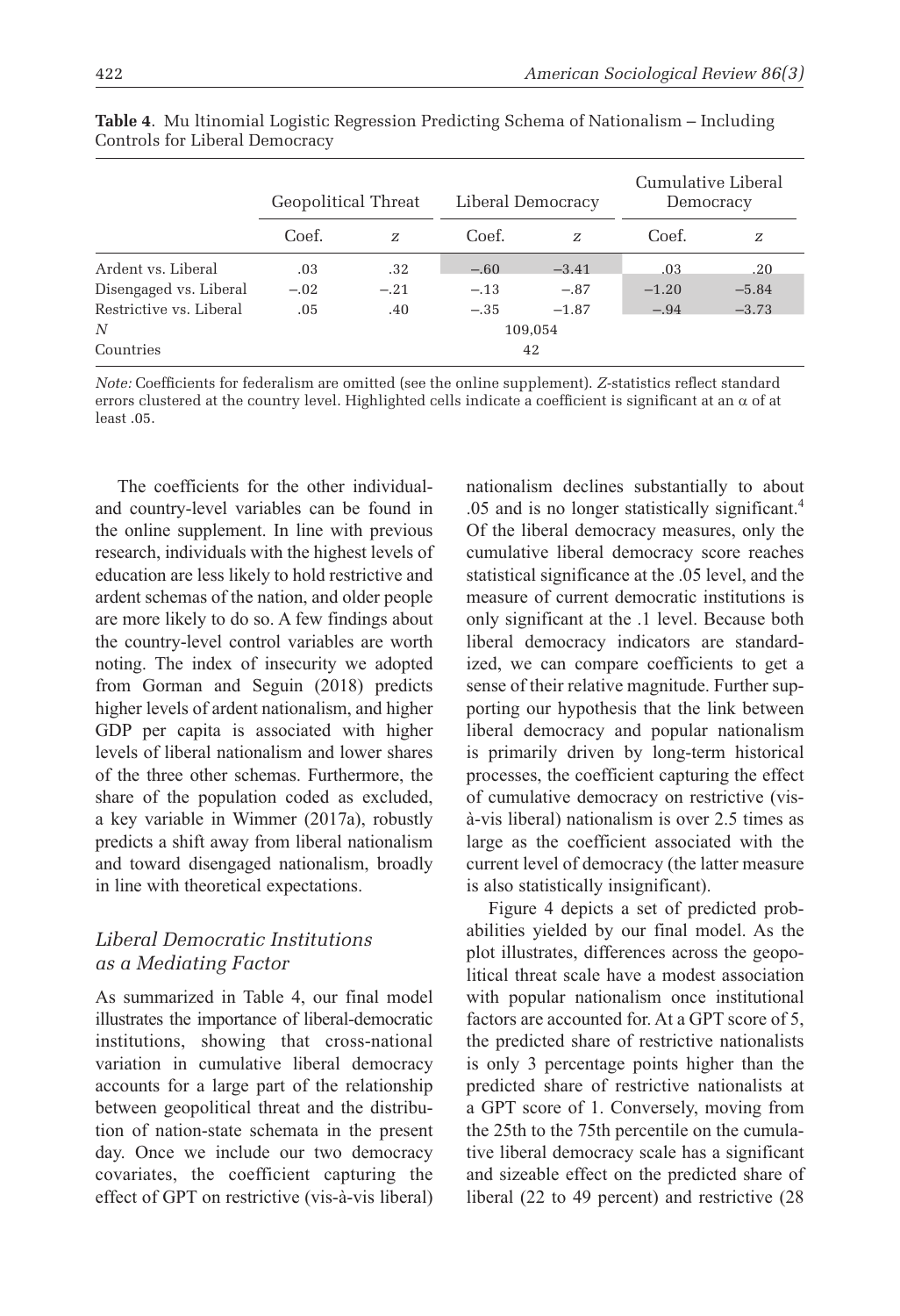

**Figure 4.** Marginal Predicted Probabilities of Types of Popular Nationalism; Controlling for Liberal Democracy and Cumulative Liberal Democracy

to 13 percent) nationalists in a country. The difference for a corresponding move along the *current* liberal democracy scale is much more modest (34 to 41 percent for the predicted share of liberal nationalists; 22 to 19 percent for the predicted share of restrictive nationalists).

To further explore the role of democratic institutions intimated in the regression results above, we return to the country level (pooling across all available waves of the ISSP) and estimate simple path models to predict the share of the population classified as liberal and restrictive nationalists (see Figure 5). Each path diagram shows the relationship between geopolitical threat and the two types of nationalism, entering both the liberal democracy score and the cumulative liberal democracy score as mediating variables. To facilitate comparisons, coefficients of regression pathways are standardized.

In accordance with an expectation that a history of geopolitical loss and internal conflict inhibit the development of robust democratic institutions, we find that geopolitical threat robustly predicts both the current score on the liberal democracy scale and the cumulative score. In turn, these scores predict the share of liberal and restrictive nationalism in the expected directions. Given the nature of our data, we cannot rule out that these results also reflect endogenous processes—for example, if democracies are systematically less likely to participate in wars and thus score lower on the GPT scale.<sup>5</sup> However, as we demonstrate in Table E2 of the online supplement, the "external conflict" dimension (which would most closely capture the potentially endogenous relationship in question) does not appear to be driving our results; moreover, the results of our path models do not change if we remove the "external conflict" dimension from our aggregate scores altogether.

Overall, our findings are consistent with our argument that emphasizes the importance of historical processes: the path from the cumulative score to the share of liberal or restrictive nationalists today is significantly stronger than the path from the current score, which is substantially smaller in magnitude and does not reach statistical significance in either model.

# **Discussion And Conclusions**

In his canonical account of nationalism over a century ago, Ernest Renan ([1882] 1992) proclaimed that nations are made in triumph and grief. But triumph and grief are not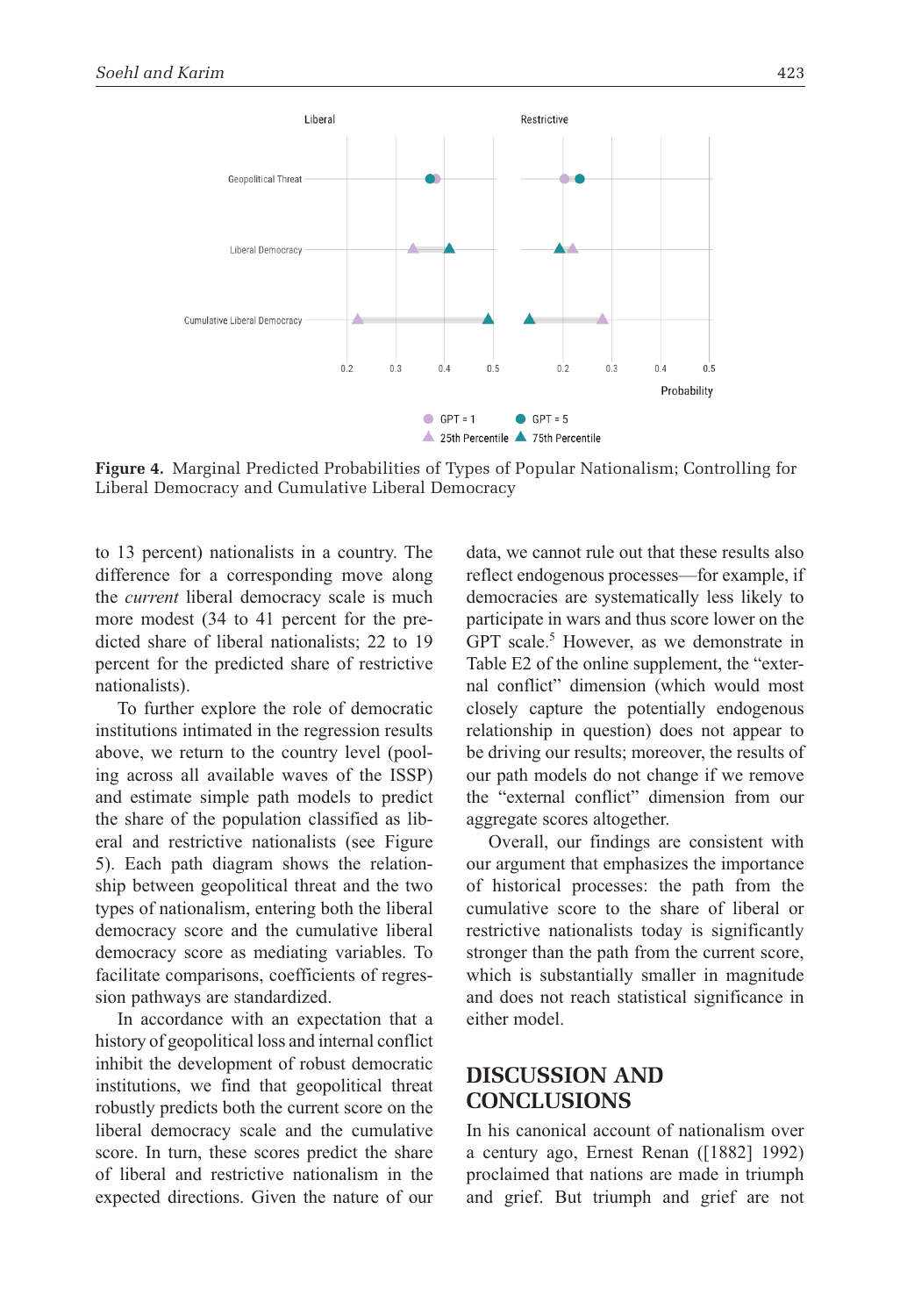

**Figure 5.** Path Model Relating Geopolitical Threat to Country Share Classified as Liberal and Restrictive Nationalists

*Note:* Coefficients displayed are standardized; residual errors are not represented. Solid lines indicate a path is significant at an  $\alpha$  of at least .05. Dotted lines indicate non-significance.

equally distributed—geopolitics creates winners and losers. Our analysis shows this variation matters not only in terms of institutions, development, and national power, but also in how it shapes the mindscapes of rank-and-file nationals. In countries with a more turbulent geopolitical past, substantially fewer people hold "liberal" schemas of the nation. In turn, these countries have a higher incidence of schemas we call "restrictive."

When looking at individual components of nationalism such as pride, membership, hubris, and identification, the effects of geopolitical trauma might appear contradictory, increasing affinities or attachments toward the nation along some dimensions while decreasing it along others. Moreover, these effects may be heterogenous *within* dimensions as well: for instance, when political entrepreneurs instrumentalize geopolitics, they may drum up pride in certain aspects of the nation (e.g., the ancient past) while decreasing it in other areas (e.g., modern-day influence) (Taş 2020). Because we conceptualized and measured popular nationalism as a set of cognitive schemas, we were able to track these crosscutting dynamics and retrieve meaning from their interrelationships.

More specifically, we were able to show that higher levels of geopolitical threat translate to higher shares of restrictive nationalists within a country: that is, individuals with schemas that combine relatively high levels of national identification and hubris, low (but uneven) levels of national pride on aggregate, and stringent views on national membership across a range of criteria. Framed differently, geopolitical trauma does not simply or exclusively lead to a decrease in national pride (cf. Wimmer 2017a), nor does it linearly yield an "ethnicization" of citizenship where membership is defined in terms of ancestry (cf. Hiers et al. 2017). Our results are therefore in line with arguments that suggest a focus on common descent is too narrow an indicator to usefully capture distinct understandings of nationalism (e.g., Brubaker 2004:136); and "ethnic" nationalism is not uniquely exclusionist when compared to "civic" nationalism (Brubaker 2004), an argument since supported in empirical work by Simonsen and Bonikowski (2019).

Our approach to identifying varieties of popular nationalism builds on the latent class specifications proposed by Bonikowski and DiMaggio (2016) in their analysis of the United States. We demonstrate that their conceptual and methodological approach can be robustly applied to a wide range of countries and thus afford a systematic analysis of how rank-and-file understandings of nationhood vary across time and space. Our sample includes a wide array of contexts: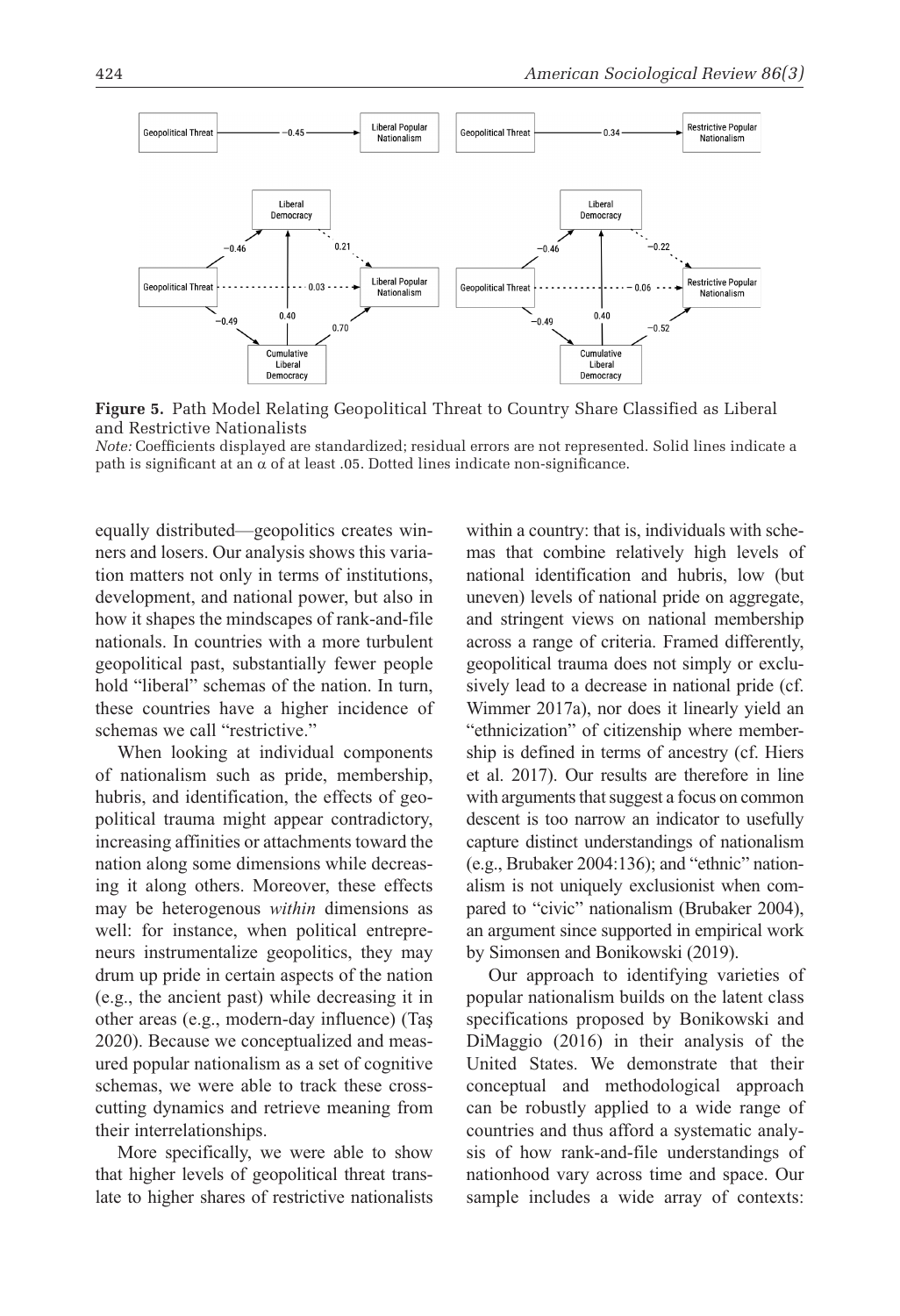post-colonial countries; settler societies such as the United States, Canada, Australia, and New Zealand; and European countries that figure prominently in "canonical" studies of nationalism. The measure of geopolitical threat we adopt from Hiers and colleagues (2017)—and which we expand to include non-European societies—broadly captures the consequences of geopolitical loss in these different contexts. Our results are robust to alternative coding schemes as well as the addition of specific control variables that capture other aspects of geopolitics.

That said, our analysis does not specifically interrogate variation in popular nationalism among post-colonial countries, whether in respect to their specific histories of colonialism or their unique trajectories of anticolonial nationalism. Doing so would not only require a different coding of the geopolitical threat scale, but a dataset that provides measures of popular nationalism in a wider range of post-colonial societies. The ISSP's coverage is too limited in this regard to allow for a systematic analysis of the kind we conducted here. We see this as an important and fruitful avenue for future research.

Another avenue for future work might be to push the level of analysis below the country level by examining the relationship between geopolitics and popular nationalism at lower levels of aggregation, whether defined by territory (e.g., Quebec or other provinces in Canada, Mindanao or other islands in the Philippines, Gujarat or other states in India) or ethnicity (e.g., different populations within countries [cf. Gorman and Seguin 2018]). Assessing the relative importance of countrylevel versus sub-state factors in a multilevel modeling environment could help address the extent to which the nation-ness of countries as disparate as France, the United States, and Japan align or differ. Given the limitations of our data and the focus of our argument, we did not systematically explore these possibilities.

It is worth emphasizing that the associations we *do* observe in this study are in expectation—that is, any particular country may deviate from what a specific score on our geopolitical threat scale would predict. Surely a number of variables, including some we control for in our regression models, but also some outside the purview of this article, shape the structure of popular nationalism in countries including other sorts of legacy effects. Beyond collective memories of victimhood or conflict, nationalist imaginaries may draw on narratives of exceptionalism that flow from a deep "belief in the cultural uniqueness, moral superiority, and predestined (for some, divine) mission of the nation" (Feinstein and Bonikowski 2019:749). This is consistent with the narratives and myths associated with Christian nationalism in the United States, in which America is venerated as a redeemer nation whose superiority and imperial ambitions were ordained by God (Whitehead and Perry 2020). With these caveats in mind, the fact that the relationships between geopolitical threat and popular nationalism are both statistically and substantively important across a range of model specifications gives us confidence they are not spurious associations.

In the second part of our analysis, we empirically examined one specific conduit for these legacy effects: the development and robustness of liberal democratic institutions. Here our analysis broadly confirms Michael Mann's (1995) argument: the institutionalization of liberal democracy favored the development of milder, more inclusive forms of nationalism, and its absence amplified more exclusionary strains. Recent work points to the importance of contentious but non-violent mobilization for the deepening and longevity of democracy (Kadivar 2018; Kadivar et al. 2020). Our results imply that these democratization processes might be more fragile in the face of internal and external conflicts that threaten a state's territorial integrity.

We focus on the legacies of past conflict and the cumulative effects of institutions, but our findings also point to troubling endogenous processes whereby the erosion of liberal norms and institutions over time could lead to lasting shifts in the popular understanding of nationhood. Xenophobic right-wing sentiment appears to be on the rise in many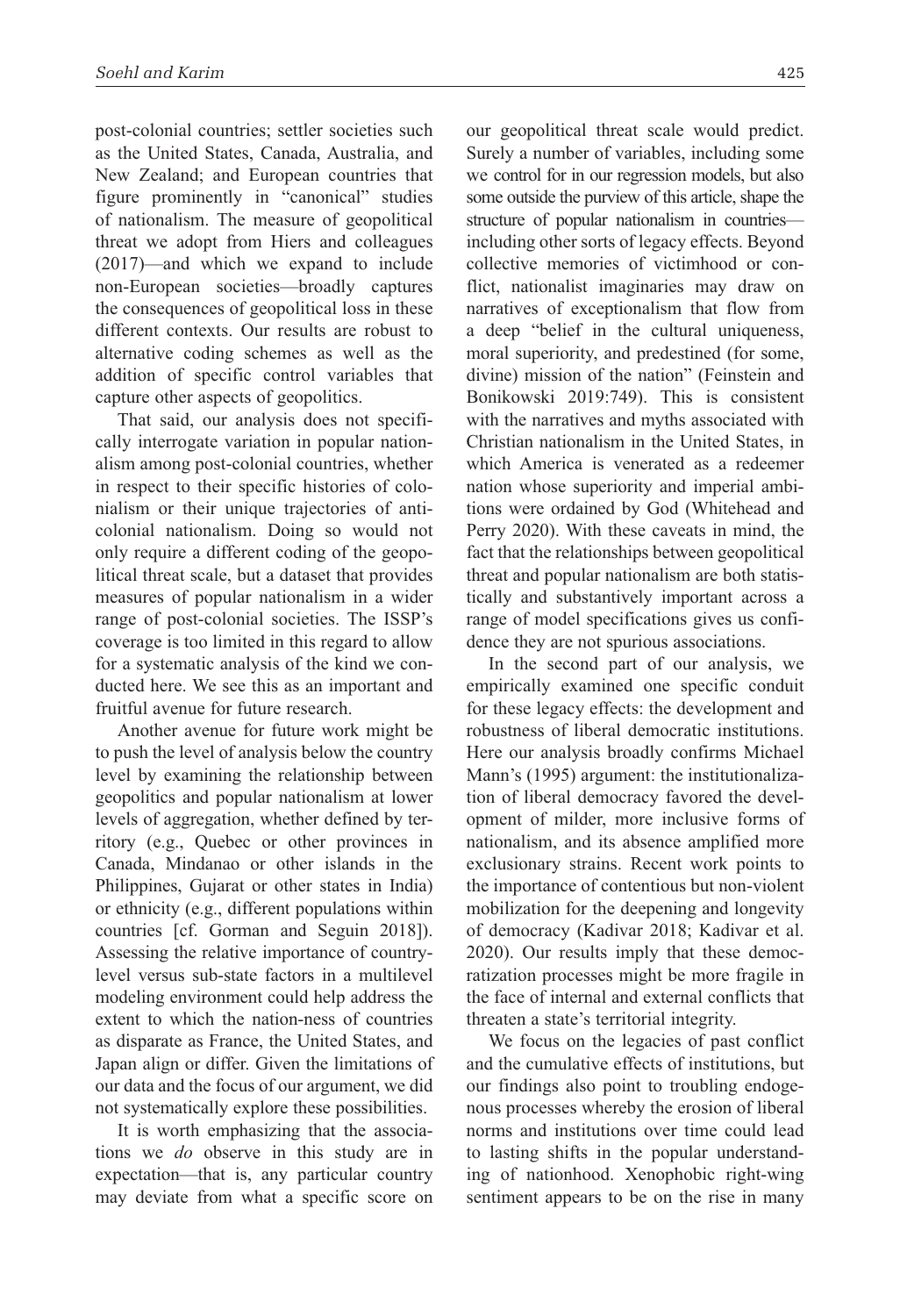countries, and populists are gaining access to the levers of political power, so developing an understanding of how authoritarian movements are conditioned by legacies of the past will be critical. Combining a comprehensive conceptualization and measurement of popular nationalism with an analysis of the macrolevel factors that structure variation across time and space can complement the growing line of work on the varieties of popular nationalism in modern democracies.

#### **Acknowledgments**

For insightful comments on earlier versions of this manuscript, we thank John Hall, Andreas Wimmer, and members of the Canada Research Chair in International Migration research group. The manuscript also was improved by generous and constructive comments from the editors of *ASR* and four anonymous reviewers. Matvey Lomonosov provided excellent research assistance.

#### **ORCID iDs**

Thomas Soehl https://orcid.org/0000-0002-6593-3376 Sakeef M. Karim **https://orcid.org/0000-0001-5872-0455** 

#### **Notes**

- 1. By "domain" we mean our cultural domain or area of interest ("the nation" or "nationalism"). By dimension, we mean the different dimensions of nationalism (identification, pride, membership criteria, hubris).
- 2. Individuals assigned to the disengaged cluster could also be described as non-nationalists (or aschematic with respect to the nation), but we use the term "disengaged nationalism" to be consistent with the nomenclature proposed by Bonikowski and DiMaggio (2016).
- 3. Although a multilevel model allowing for both varying intercepts and slopes would have been interesting to explore, our data are too sparse to allow for reliable estimation.
- 4. Additional models (not presented) indicate that the federalism variable does not account for this relationship but the measures of liberal democracy do. Omitting the federalism indicator does not appreciably change results.
- 5. Democracies are less likely to engage in wars with one another, but the literature is unclear on whether democracies are less likely to engage in war or external conflict more generally (Levy 1988; Small and Singer 1976).

#### **References**

- Acemoglu, Daron, and James A. Robinson. 2006. *Economic Origins of Dictatorship and Democracy*. Cambridge, UK: Cambridge University Press.
- Albertson, Bethany, and Shana Kushner Gadarian. 2015. *Anxious Politics: Democratic Citizenship in a Threatening World*. Cambridge, UK: Cambridge University Press.
- Ali, Merima, Odd-Helge Fjeldstad, Boqian Jiang, and Abdulaziz B. Shifa. 2019. "Colonial Legacy, State-Building and the Salience of Ethnicity in Sub-Saharan Africa." *The Economic Journal* 129(619):1048–81.
- Anderson, Benedict. [1983] 2006. *Imagined Communities: Reflections on the Origin and Spread of Nationalism*. London, UK: Verso.
- Anderson, Christopher J., André Blais, Shaun Bowler, Todd Donovan, and Ola Listhaug. 2005. *Losers' Consent: Elections and Democratic Legitimacy*. Oxford, UK: Oxford University Press.
- Ariely, Gal. 2012. "Globalisation and the Decline of National Identity? An Exploration across Sixty-Three Countries." *Nations and Nationalism* 18(3):461–82.
- Ariely, Gal. 2019. "The Nexus between Globalization and Ethnic Identity: A View from Below." *Ethnicities* 19(5):763–83.
- Assmann, Jan. 2011. "Communicative and Cultural Memory." Pp. 15–27 in *Cultural Memories: The Geographical Point of View*, edited by P. Meusburger, M. Heffernan, and E. Wunder. Dordrecht, Netherlands: Springer.
- Bekhuis, Hidde, Marcel Lubbers, and Maykel Verkuyten. 2014. "How Education Moderates the Relation between Globalization and Nationalist Attitudes." *International Journal of Public Opinion Research* 26(4):487–500.
- Billig, Michael. 1995. *Banal Nationalism*. London, UK: **SAGE**
- Bollen, Kenneth A. 2002. "Latent Variables in Psychology and the Social Sciences." *Annual Review of Psychology* 53:605–34 (https://doi.org/10.1146/annurev .psych.53.100901.135239).
- Bonikowski, Bart. 2016. "Schemas of the Nation in Modern Democracies." Working paper, Department of Sociology, Harvard University, Cambridge, MA.
- Bonikowski, Bart, and Paul DiMaggio. 2016. "Varieties of American Popular Nationalism." *American Sociological Review* 81(5):949–80.
- Bonikowski, Bart, Yuval Feinstein, and Sean Bock. 2020. "The Polarization of Nationalist Cleavages and the 2016 U.S. Presidential Election." Working paper, SocArXiv.
- Boutyline, Andrei. 2017. "Improving the Measurement of Shared Cultural Schemas with Correlational Class Analysis: Theory and Method." *Sociological Science* 4:353–93.
- Breton, Raymond. 1988. "From Ethnic to Civic Nationalism: English Canada and Quebec." *Ethnic and Racial Studies* 11(1):85–102.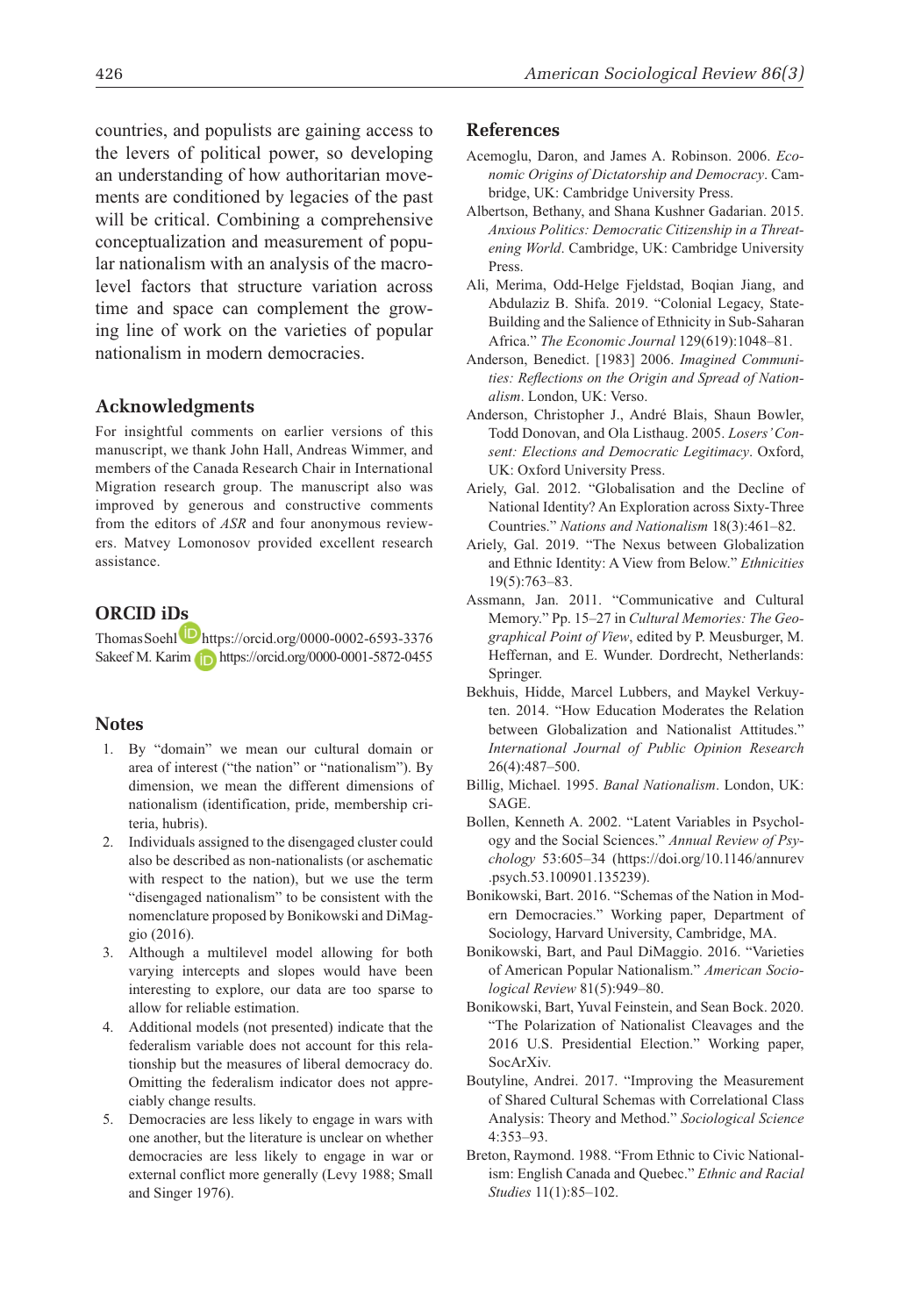- Breuilly, John. 1982. *Nationalism and the State*. Manchester, UK: Manchester University Press.
- Brubaker, Rogers. 1996. *Nationalism Reframed: Nationhood and the National Question in the New Europe*. Cambridge, UK: Cambridge University Press.
- Brubaker, Rogers. 2004. *Ethnicity without Groups*. Cambridge, MA: Harvard University Press.
- Brubaker, Rogers. 2010. "Migration, Membership, and the Modern Nation-State: Internal and External Dimensions of the Politics of Belonging." *The Journal of Interdisciplinary History* 41(1):61–78.
- Brubaker, Rogers, Mara Loveman, and Peter Stamatov. 2004. "Ethnicity as Cognition." *Theory and Society* 33(1):31–64.
- Bruner, Jerome Seymour. 1990. *Acts of Meaning*. Cambridge, MA: Harvard University Press.
- Centeno, Miguel Angel. 2003. *Blood and Debt: War and the Nation-State in Latin America*. University Park: Penn State University Press.
- Cervellati, Matteo, Piergiuseppe Fortunato, and Uwe Sunde. 2011. "Democratization and Civil Liberties: The Role of Violence during the Transition." SSRN Scholarly Paper, ID 1790666. Rochester, NY: Social Science Research Network.
- Clark, Shaunna L., and Bengt Muthén. 2009. "Relating Latent Class Analysis Results to Variables Not Included in the Analysis." Unpublished manuscript (https:// www.statmodel.com/download/relatinglca.pdf).
- Coenders, Marcel, Marcel Lubbers, and Peer Scheepers. 2009. "Opposition to Civil Rights for Legal Migrants in Central and Eastern Europe: Cross-National Comparisons and Explanations." *East European Politics and Societies* 23(2):146–64.
- Collins, Randall. 2004. "Rituals of Solidarity and Security in the Wake of Terrorist Attack." *Sociological Theory* 22(1):53–87.
- Coppedge, Michael, John Gerring, Carl Henrik Knutsen, Joshua Krusell, Juraj Medzihorsky, Josefine Pernes, Svend-Erik Skaaning, Natalia Stepanova, Jan Teorell, Eitan Tzelgov, Steven L. Wilson, and Staffan I. Lindberg. 2019. "The Methodology of 'Varieties of Democracy' (V-Dem)." *Bulletin of Sociological Methodology/Bulletin de Méthodologie Sociologique* 143(1):107–133.
- Dahl, Robert Alan, and Edward R. Tufte. 1973. *Size and Democracy*. Stanford, CA: Stanford University Press.
- Darden, Keith A. 2013. *Resisting Occupation: Mass Schooling and the Creation of Durable National Loyalties*. Cambridge, UK: Cambridge University Press.
- Dessewffy, Tibor, and Zsófia Nagy. 2020. "Dreaming Homogenous: Power Switches of History in Public Discourse in Hungary." *Journal of Ethnic and Migration Studies* (https://doi.org/10.1080/13691 83X.2020.1812277).
- Dijink, Gertjan. 2002. *National Identity and Geopolitical Visions: Maps of Pride and Pain*. New York: Routledge.
- Dreher, Axel. 2006. "Does Globalization Affect Growth? Evidence from a New Index of Globalization." *Applied Economics* 38(10):1091–1110.
- Edelmann, Achim, and John W. Mohr. 2018. "Formal Studies of Culture: Issues, Challenges, and Current Trends." *Poetics* 68:1–9.
- Elkins, Zachary, and John Sides. 2007. "Can Institutions Build Unity in Multiethnic States?" *The American Political Science Review* 101(4):693–708.
- Ellemers, Naomi, Russell Spears, and Bertjan Doosje. 2002. "Self and Social Identity." *Annual Review of Psychology* 53:161–86.
- Emirbayer, Mustafa. 1997. "Manifesto for a Relational Sociology." *American Journal of Sociology* 103(2):281–317.
- Fearon, James D., and David D. Laitin. 2003. "Ethnicity, Insurgency, and Civil War." *The American Political Science Review* 97(1):75–90.
- Feinstein, Yuval. 2016. "Pulling the Trigger: How Threats to the Nation Increase Support for Military Action via the Generation of Hubris." *Sociological Science* 3:317–34.
- Feinstein, Yuval. 2018. "One Flag, Two Rallies: Mechanisms of Public Opinion in Israel during the 2014 Gaza War." *Social Science Research* 69:65–82.
- Feinstein, Yuval, and Bart Bonikowski. 2019. "Nationalist Narratives and Anti-Immigrant Attitudes: Exceptionalism and Collective Victimhood in Contemporary Israel." *Journal of Ethnic and Migration Studies* 47(3):741–61.
- Fishman, Robert M., and Omar Lizardo. 2013. "How Macro-Historical Change Shapes Cultural Taste: Legacies of Democratization in Spain and Portugal." *American Sociological Review* 78(2):213–39.
- Gelfand, Michele J., et al. 2011. "Differences between Tight and Loose Cultures: A 33-Nation Study." *Science* 332(6033):1100–1104.
- Go, Julian, and Jake Watson. 2019. "Anticolonial Nationalism: From Imagined Communities to Colonial Conflict." *European Journal of Sociology* 60(1):31–68.
- Goldberg, Amir. 2011. "Mapping Shared Understandings Using Relational Class Analysis: The Case of the Cultural Omnivore Reexamined." *American Journal of Sociology* 116(5):1397–436.
- Gorman, Brandon, and Charles Seguin. 2018. "World Citizens on the Periphery: Threat and Identification with Global Society." *American Journal of Sociology* 124(3):705–61.
- Hainmueller, Jens, and Michael J. Hiscox. 2010. "Attitudes toward Highly Skilled and Low-Skilled Immigration: Evidence from a Survey Experiment." *American Political Science Review* 104(1):61–84.
- Hainmueller, Jens, and Daniel J. Hopkins. 2014. "Public Attitudes toward Immigration." *Annual Review of Political Science* 17(1):225–49.
- Hechter, Michael. 2000. *Containing Nationalism*. Oxford, UK: Oxford University Press.
- Hiers, Wesley, Thomas Soehl, and Andreas Wimmer. 2017. "National Trauma and the Fear of Foreigners: How Past Geopolitical Threat Heightens Anti-Immigration Sentiment Today." *Social Forces* 96(1):361– 88.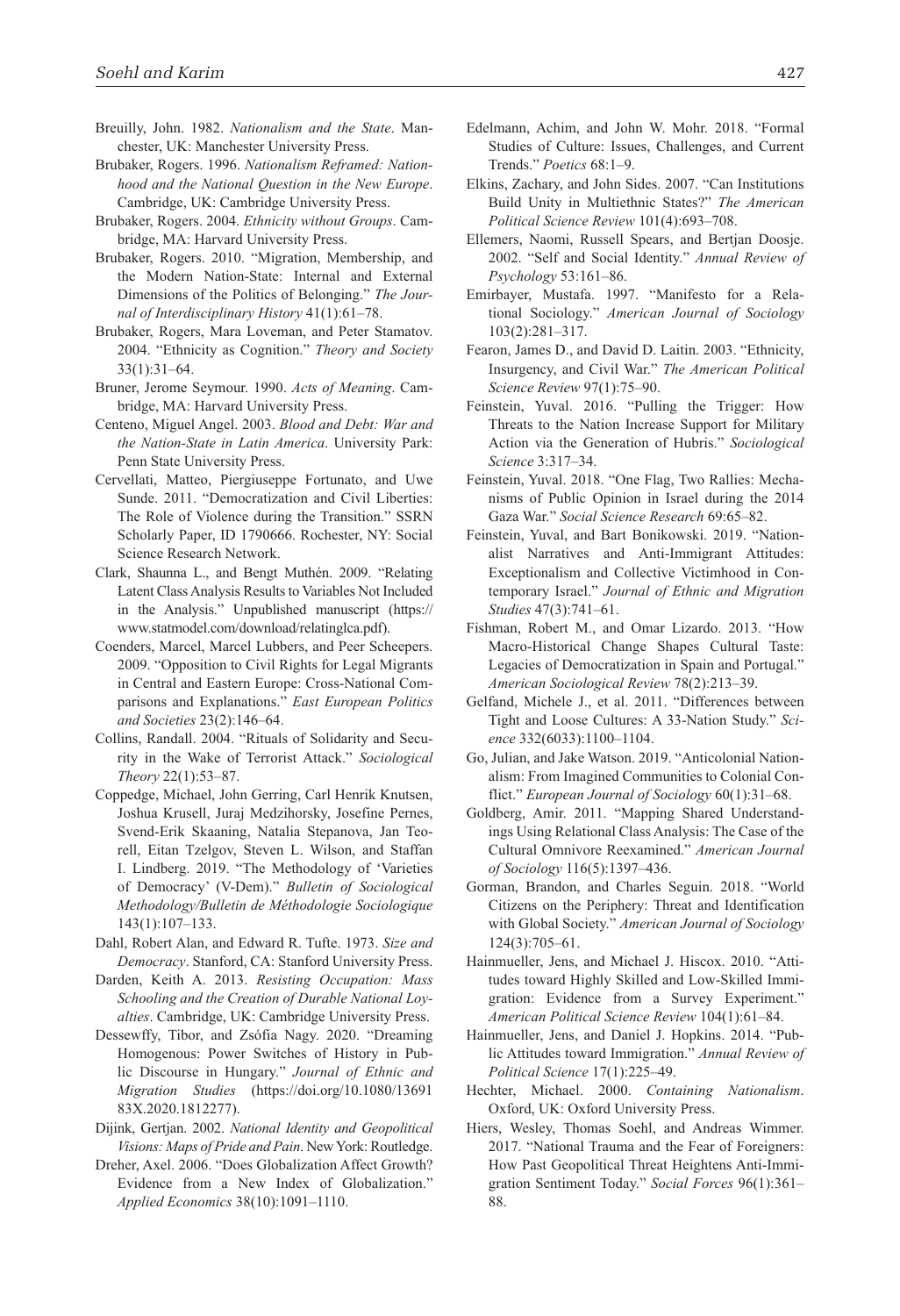- Hiers, Wesley, and Andreas Wimmer. 2013. "Is Nationalism the Cause or Consequence of the End of Empire?" Pp. 212–54 in *Nationalism and War*, edited by J. A. Hall and S. Malešević. Cambridge, UK: Cambridge University Press.
- Hjerm, Mikael. 1998. "National Identities, National Pride and Xenophobia: A Comparison of Four Western Countries." *Acta Sociologica* 41(4):335–47.
- Howard, Marc Morje. 2003. *The Weakness of Civil Society in Post-Communist Europe*. Cambridge, UK: Cambridge University Press.
- Huddy, Leonie, and Stanley Feldman. 2011. "Americans Respond Politically to 9/11: Understanding the Impact of the Terrorist Attacks and Their Aftermath." *American Psychologist* 66(6):455–67.
- Jones, Frank L., and Philip Smith. 2001a. "Diversity and Commonality in National Identities: An Exploratory Analysis of Cross-National Patterns." *Journal of Sociology* 37(1):45–63.
- Jones, Frank L., and Philip Smith. 2001b. "Individual and Societal Bases of National Identity: A Comparative Multi-Level Analysis." *European Sociological Review* 17(2):103–18.
- Kadivar, Mohammad Ali. 2018. "Mass Mobilization and the Durability of New Democracies." *American Sociological Review* 83(2):390–417.
- Kadivar, Mohammad Ali, Adaner Usmani, and Benjamin H. Bradlow. 2020. "The Long March: Deep Democracy in Cross-National Perspective." *Social Forces* 98(3):1311–38.
- Kankaraš, Miloš, Guy Moors, and Jeroen K. Vermunt. 2011. "Testing for Measurement Invariance with Latent Class Analysis." Pp. 359–84 in *Cross-Cultural Analysis*, edited by E. Davidov, P. Schmidt, J. Billiet, and B. Meuleman. New York: Routledge.
- Kaufmann, Eric, and Matthew J. Goodwin. 2018. "The Diversity Wave: A Meta-Analysis of the Native-Born White Response to Ethnic Diversity." *Social Science Research* 76:120–31.
- Kay, Aaron C., Jennifer A. Whitson, Danielle Gaucher, and Adam D. Galinsky. 2009. "Compensatory Control: Achieving Order through the Mind, Our Institutions, and the Heavens." *Current Directions in Psychological Science* 18(5):264–68.
- Koopmans, Ruud, Paul Statham, Marco Giugni, and Florence Passy. 2005. *Contested Citizenship: Immigration and Cultural Diversity in Europe*. Minneapolis: University of Minnesota Press.
- Kunovich, Robert M. 2009. "The Sources and Consequences of National Identification." *American Sociological Review* 74(4):573–93.
- Legewie, Joscha. 2013. "Terrorist Events and Attitudes toward Immigrants: A Natural Experiment." *American Journal of Sociology* 118(5):1199–1245.
- Levy, Jack S. 1988. "Domestic Politics and War." *The Journal of Interdisciplinary History* 18(4):653–73.
- Linz, Juan J., and Alfred C. Stepan. 1996. "Toward Consolidated Democracies." *Journal of Democracy* 7(2):14–33.
- Mack, John E. 1983. "Nationalism and the Self." *Psychohistory Review* 11(2–3):47–69.
- Magidson, Jay, and Jeroen K. Vermunt. 2004. "Latent Class Models." Pp. 175–98 in *The SAGE Handbook of Quantitative Methodology for the Social Sciences*, edited by D. Kaplan. Thousand Oaks, CA: Sage Publications.
- Mann, Michael. 1995. "A Political Theory of Nationalism and Its Excesses." Pp. 44–64 in *Notions of Nationalism*, edited by S. Periwal. Budapest: Central European University Press.
- Mann, Michael. 2004. *Fascists*. New York: Cambridge University Press.
- Marshall, Monty G., and Gabrielle Elzinga-Marshall. 2017. *Global Report 2017: Conflict, Governance, and State Fragility*. Vienna, VA: Center for Systemic Peace.
- Masella, Paolo. 2013. "National Identity and Ethnic Diversity." *Journal of Population Economics* 26(2):437–54.
- Mayda, Anna Maria. 2006. "Who Is Against Immigration? A Cross-Country Investigation of Individual Attitudes toward Immigrants." *Review of Economics and Statistics* 88(3):510–30.
- McCutcheon, A. L. 2002. "Basic Concepts and Procedures in Single- and Multiple-Group Latent Class Analysis." Pp. 56–88 in *Applied Latent Class Analysis*, edited by J. A. Hagenaars and A. L. McCutcheon. Cambridge, UK: Cambridge University Press.
- Mohr, John W. 1998. "Measuring Meaning Structures." *Annual Review of Sociology* 24(1):345–70.
- Mohr, John W., and Harrison C. White. 2008. "How to Model an Institution." *Theory and Society* 37(5):485–512.
- Mols, Frank, and Jolanda Jetten. 2014. "No Guts, No Glory: How Framing the Collective Past Paves the Way for Anti-Immigrant Sentiments." *International Journal of Intercultural Relations* 43:74–86.
- Mummendey, A., T. Kessler, A. Klink, and R. Mielke. 1999. "Strategies to Cope with Negative Social Identity: Predictions by Social Identity Theory and Relative Deprivation Theory." *Journal of Personality and Social Psychology* 76(2):229–45.
- Olsson, Ola. 2009. "On the Democratic Legacy of Colonialism." *Journal of Comparative Economics* 37(4):534–51.
- Pemstein, Daniel, Kyle L. Marquardt, Eitan Tzelgov, Yiting Wang, Juraj Medzihorsky, Joshua Krusell, Farhad Miri, and Johannes Roemer. 2019. "The V-Dem Measurement Model: Latent Variable Analysis for Cross-National and Cross-Temporal Expert-Coded Data ." SSRN Scholarly Paper, ID 3395892. Rochester, NY: Social Science Research Network.
- Pratto, Felicia, Jim Sidanius, and Shana Levin. 2006. "Social Dominance Theory and the Dynamics of Intergroup Relations: Taking Stock and Looking Forward." *European Review of Social Psychology* 17(1):271–320.
- Renan, Ernest. [1882] 1992. "What Is a Nation?" In *Qu'est-ce qu'une nation?* Paris: Presses-Pocket.